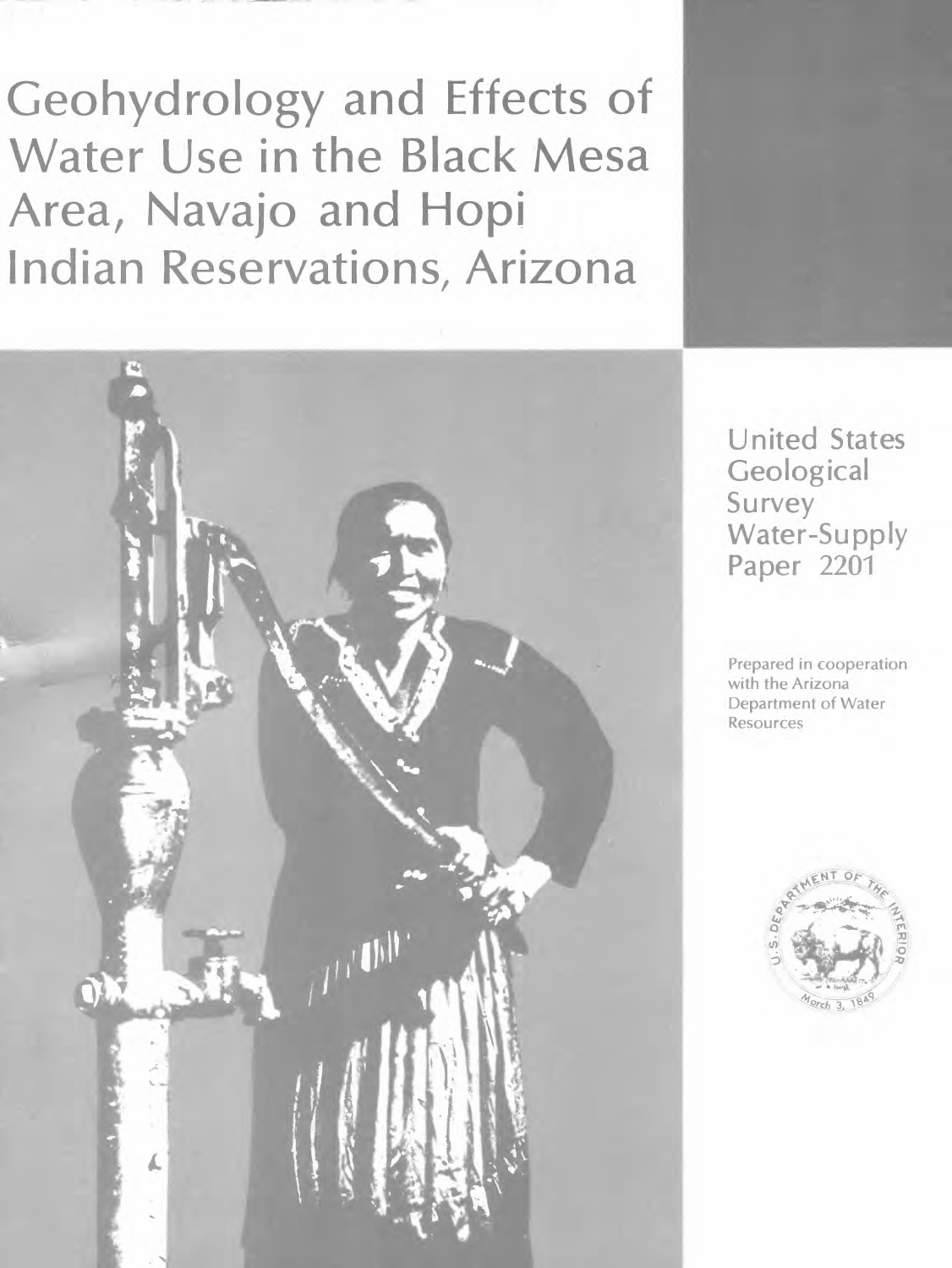# Geohydrology and Effects of Water Use in the Black Mesa Area, Navajo and Hopi Indian Reservations, Arizona

By James H. Eychaner

Prepared in cooperation with the Arizona Department of Water Resources

U.S. GEOLOGICAL SURVEY WATER-SUPPLY PAPER 2201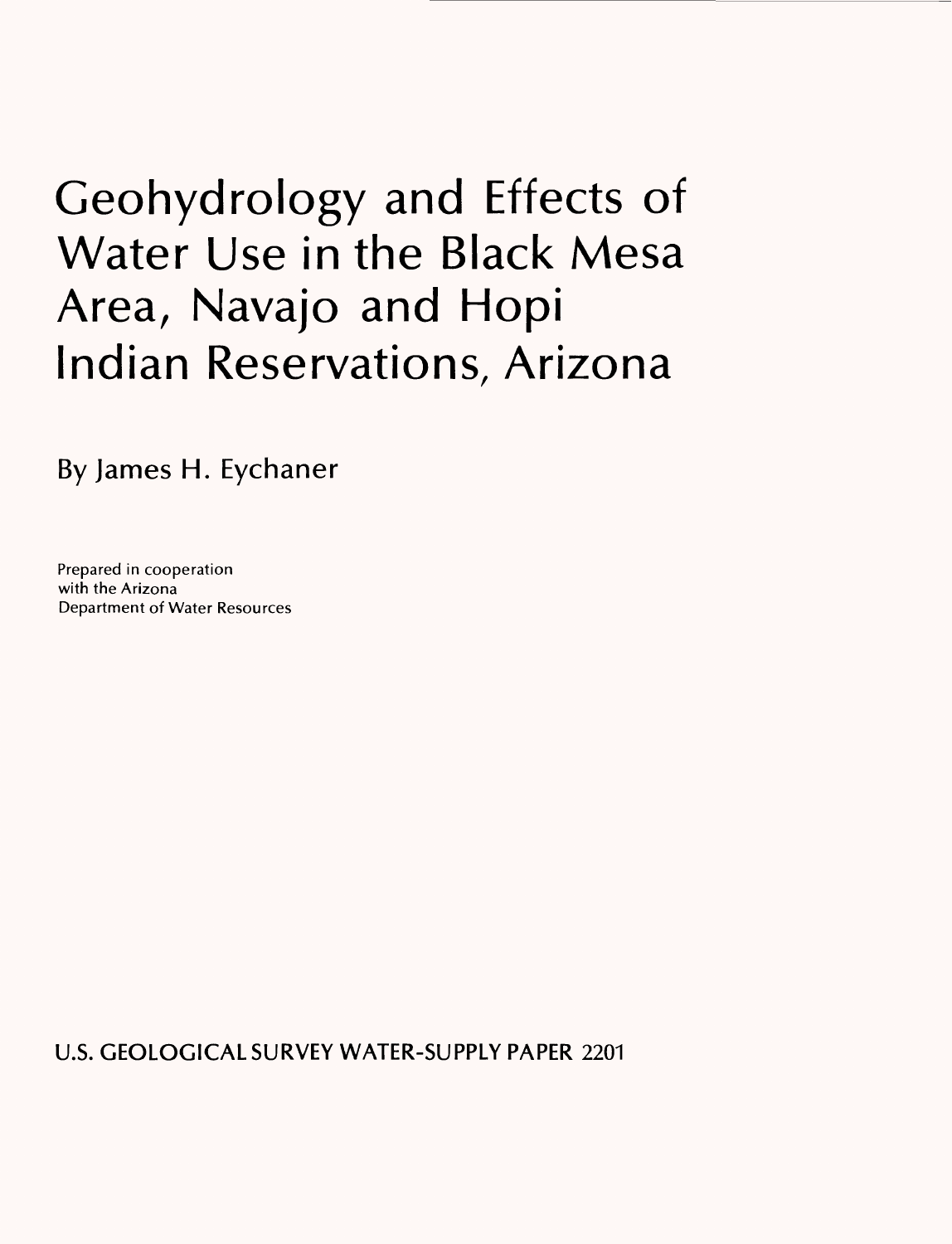# UNITED STATES DEPARTMENT OF THE INTERIOR JAMES G. WATT, Secretary

GEOLOGICAL SURVEY Dallas L. Peck, Director



# UNITED STATES GOVERNMENT PRINTING OFFICE, WASHINGTON: 1983

For sale by the Superintendent of Documents U. S. Government Printing Office Washington, DC 20402

For additional information write to:

U.S. Geological Survey Box FB-44 Federal Building 301 West Congress Street Tucson, Arizona 85701

**Library of Congress Cataloging in Publication Data** Eychaner, James H. Geohydrology and effects of water use in the Black Mesa area, Navajo and Hopi Indian reservations, Arizona. (Water-Supply Paper; 2201) "July 1981." "Open-file report 81-911." Bibliography: 26 p. 1. Water, Underground-Arizona-Black Mesa region (Navajo County and Apache County) 2. Water consumption-Arizona-Black Mesa region (Navajo County and Apache County) I. Arizona. Dept. of Water Resources. II. Title. III. Series: Geological Survey Water-Supply Paper; 2201 QE86.B5E94 553.7'9'097913 81-607155 AACR2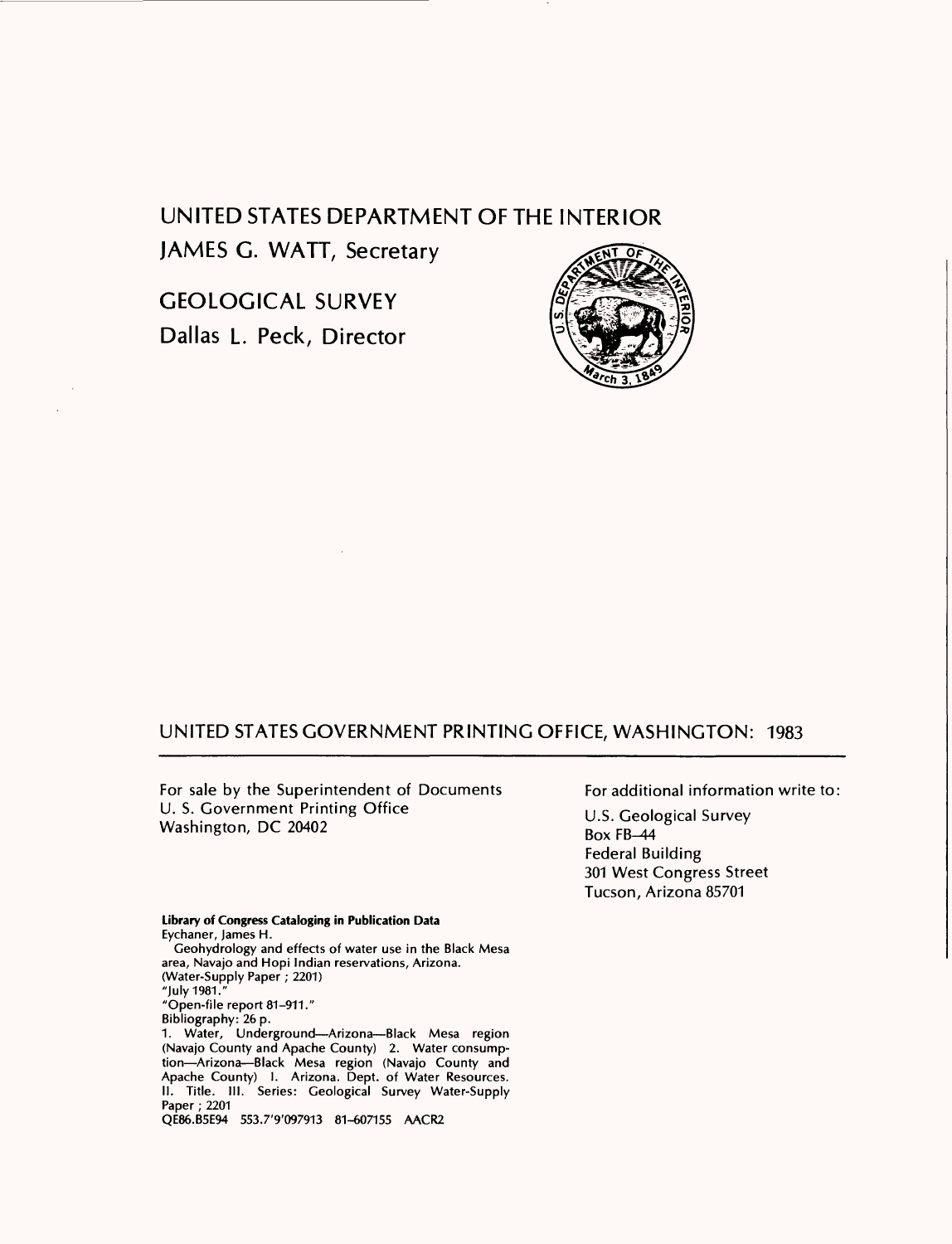# **CONTENTS**

```
Abstract 1 
Introduction 1
    Purpose and scope of the study 3 
    Relation to previous investigations 3
    Methods of investigation 3
Geohydrologic setting 3
    Geologic units 4
    Potentiometric surface and movement of water 4
    Relation to overlying formations 6
Hydraulic characteristics 7 
    Saturated thickness 7 
    Transmissivity and hydraulic conductivity 7 
    Vertical hydraulic conductivity of the confining beds 9
    Storage coefficient 9
Water budget 9
    Inflow 10
        Recharge 10 
        Leakage 10 
    Outflow 10
        Surface flow 10
        Evapotranspiration and seepage 10 
        Underflow 11 
        Withdrawals 11
    Storage 11 
Simulation of flow 12
    Computer program 13 
    Calibration 14
        Equilibrium 14 
        Nonequilibrium 15 
    Limitations and use of the model 17
Projected effects of future withdrawals 19
    Projection 1—Most likely increase in pumpage 19
    Projection 2-No increase in pumpage 21
    Projection 3—Maximum probable increase in pumpage 23
    Projection 4—No pumpage for mining 23
Summary and conclusions 24 
Selected references 25
```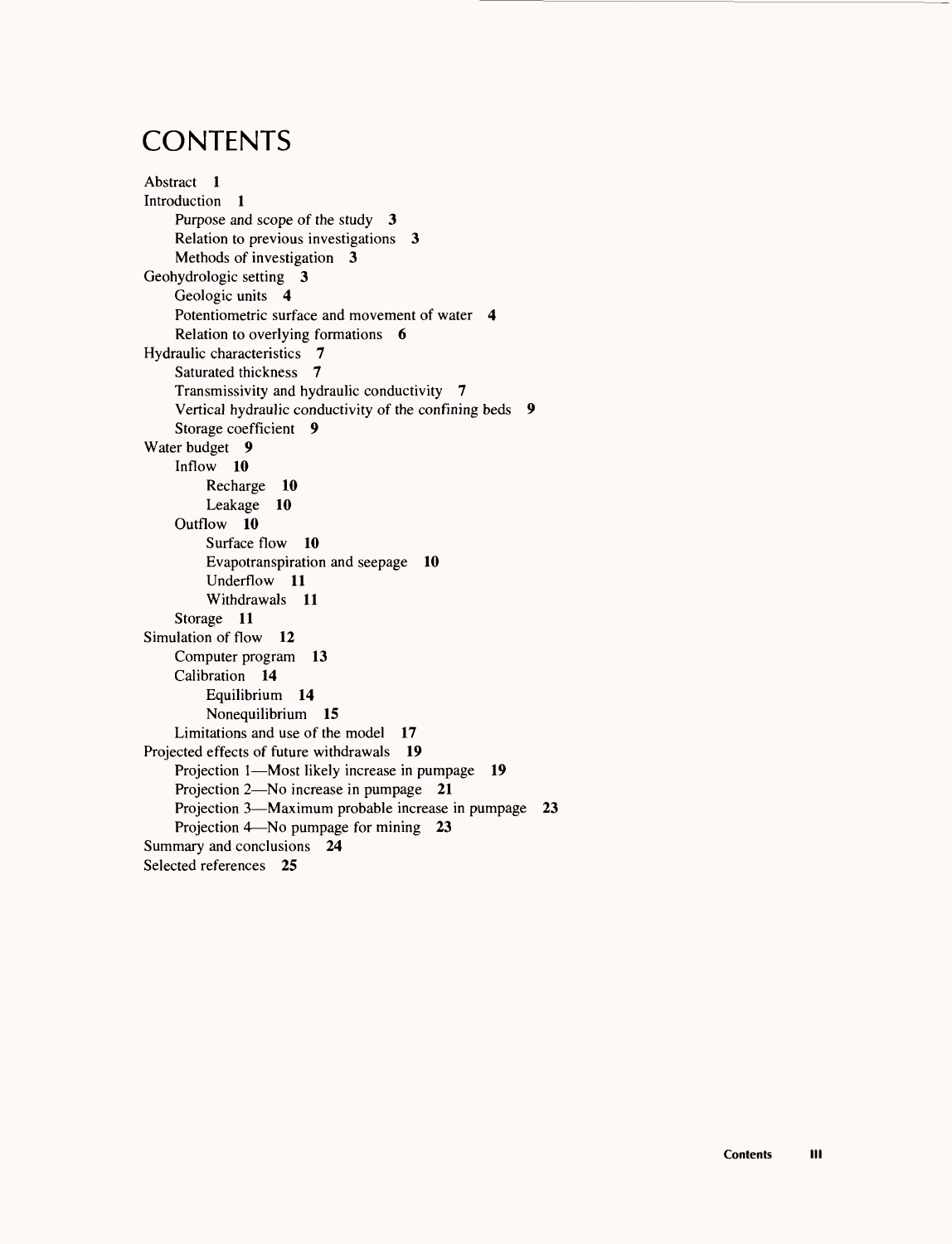**FIGURES** 

- 1<sup>-4</sup>. Maps showing:
	- 1. Area of report 2
	- 2. Altitude of the top of the N aquifer and areas of outcrop 5
	- 3. Altitude of water levels in wells that tap the N aquifer, 1964 6
	- 4. Saturated thickness of the N aquifer 8
	- 5. Graphs showing simulated ground-water withdrawals and measured and simulated water-level changes for observation wells, 1959-80 **12**
- 6-8. Maps showing:
	- 6. Measured and simulated water-level changes, 1965-79 **13**
	- 7. Finite-difference grid and boundary conditions used in mathematical model **16**
	- 8. Transmissivity used in equilibrium simulation 18
- 9. Graphs showing simulated ground-water withdrawals, 1965-2014 **19**
- 10-11. Maps showing:
	- 10. Simulated water-level declines, 1965-2001, for projection 1 20
	- 11. Simulated water-level declines, 1965-2014, for projection 1 22
	- 12. Hydrographs showing simulated water-level changes, 1965-2014, for projections 1, 2, 3, and 4 23

# TABLES

- 1. Withdrawals from the N aquifer, 1965-79 **11**
- 2. Simulated water budget of the N aquifer in 1964 and 1979 **17**
- 3. Simulated water budgets of the N aquifer in 2001 and 2014 24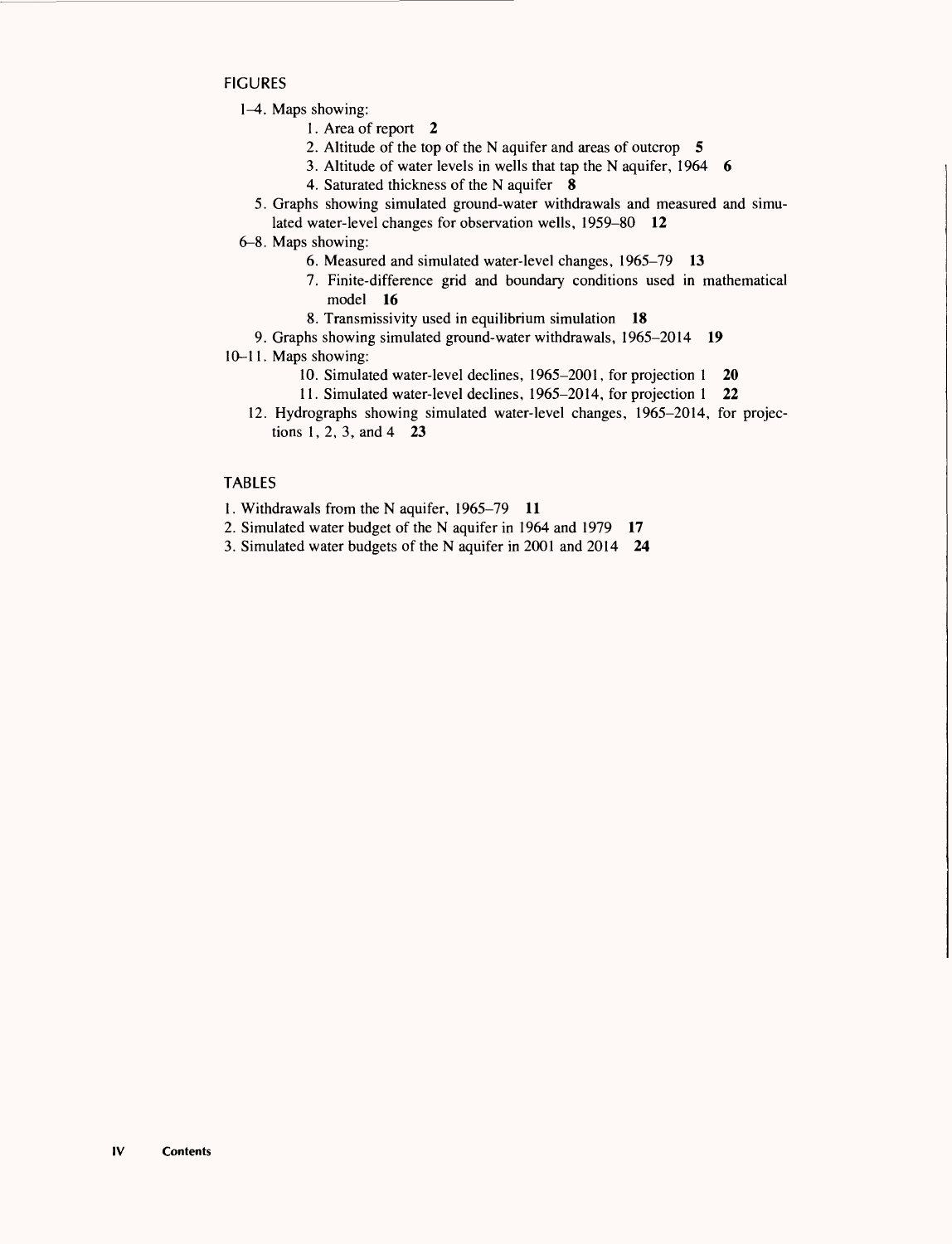# **GLOSSARY**

A number of terms used in the report are defined below. The definitions were adapted from Baldwin and McGuinness (1963), Lohman and others (1972), and U.S. Water Resources Council (1980).

Aquifer-A layer of rock or soil that carries a usable supply of water.

Artesian aquifer-See confined aquifer.

Confined aquifer An aquifer that lies between layers of less permeable rock and in which ground water is confined under pressure. Static water levels in wells that penetrate a confined aquifer are higher than the top of the aquifer. Synonym: artesian aquifer. See also unconfined aquifer.

Discharge-The processes by which water leaves an aquifer.

- Ground-water divide-A ridge in the water table or other potentiometric surface from which ground water moves away in both directions.
- Ground-water model—Simulated representation of a ground-water system to aid definition of behavior and decisionmaking.
- Head—The height above a standard datum of the surface of a column of water that can be supported by the static pressure at a given point in an aquifer. In this report, datum used is National Geodetic Vertical Datum of 1929. See potentiometric surface.
- Hydraulic conductivity—The rate at which water is transmitted through a unit crosssectional area of an aquifer under a unit hydraulic gradient. Hydraulic conductivity describes the ability of the aquifer material to transmit water and may have substantially different values for horizontal and vertical flow through the same material.

Hydraulic gradient-The change in head per unit of distance in a given direction.

- National Geodetic Vertical Datum of 1929 (NGVD of 1929)—A geodetic datum derived from a general adjustment of the first-order level nets of both the United States and Canada, formerly called mean sea level.
- Potentiometric surface An imaginary surface representing the static head of ground water, of which the water table is one type. The potentiometric surface for a confined aquifer is the level at which water would stand in wells that tap the aquifer.

Recharge—The processes of addition of water to the zone of saturated rock.

- Specific yield—The volume of water that will drain by gravity from a unit volume of saturated material. Specific yield reflects storage in pores within the aquifer material and approximates the storage coefficient of an unconfined aquifer.
- Storage-Water naturally detained in a ground-water reservoir, artificial impoundment of water in ground-water reservoirs, or the water so impounded.
- Storage coefficient—The volume of water an aquifer releases from or takes into storage per unit surface area of the aquifer per unit change in head. The storage coefficient of a confined aquifer reflects storage due to the pressure exerted on the water and rock. See also specific yield.
- Transmissivity-The rate at which water is transmitted through a unit width of an aquifer under a unit hydraulic gradient. Transmissivity describes the ability of the entire thickness of an aquifer to transmit water and is the product of hydraulic conductivity and saturated thickness.
- Unconfined aquifer—An aquifer in which only part of the permeable rock is saturated. Synonym: water-table aquifer. See also confined aquifer.
- Water budget—An accounting of the inflow to, outflow from, and storage changes in an aquifer.
- Water table—The surface in an unconfined aquifer below which the rocks are saturated with water. The water table is the level at which water stands in wells that penetrate the uppermost part of an unconfined aquifer. See potentiometric surface.
- Water-table aquifer-See unconfined aquifer.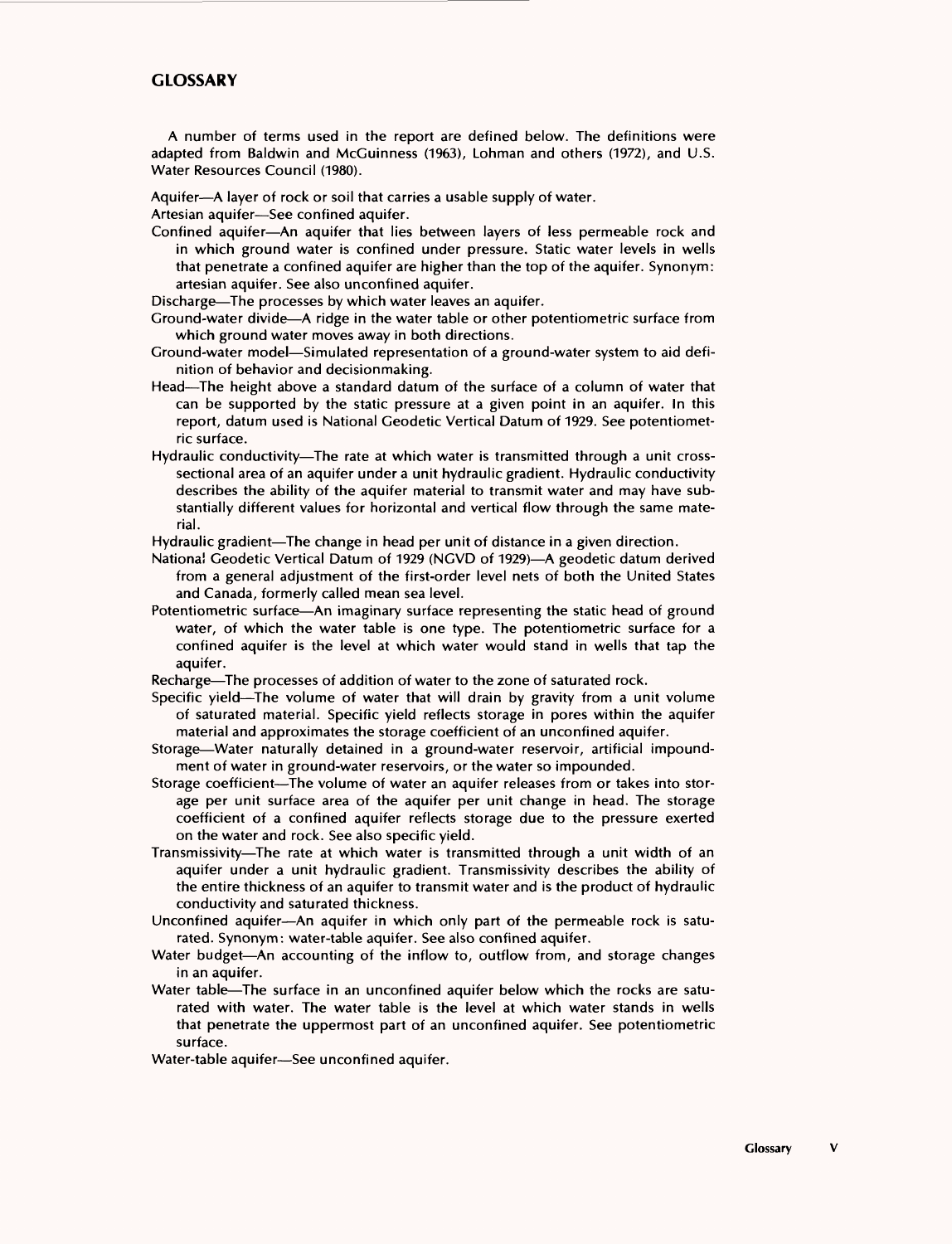# **Conversion Factors**

For readers who prefer to use the International System of Units (SI) rather than inch-pound units, the conversion factors for the terms used in this report are listed below:

| Multiply inch-pound unit               | $B_V$    | To obtain SI unit                                  |  |  |
|----------------------------------------|----------|----------------------------------------------------|--|--|
| inch (in.)                             | 25.4     | millimeter (mm)                                    |  |  |
| foot (ft)                              | 0.3048   | meter (m)                                          |  |  |
| mile (mi)                              | 1.609    | kilometer (km)                                     |  |  |
| square mile $(m2)$                     | 2.590    | square kilometer $(km^2)$                          |  |  |
| acre-foot (acre-ft)                    | 0.001233 | cubic hectometer $(hm3)$                           |  |  |
| foot per day $(f t/d)$                 | 0.3048   | meter per day $(m/d)$                              |  |  |
| foot squared per day<br>$(ft^2/d)$     | 0.0929   | meter squared per day<br>(m <sup>2</sup> /d)       |  |  |
| cubic foot per second<br>$(ft^3/s)$    | 0.02832  | cubic meter per second<br>$(m^3/s)$                |  |  |
| cubic foot per day<br>$({\rm ft}^3/d)$ | 0.02832  | cubic meter per day<br>(m <sup>3</sup> /d)         |  |  |
| acre-foot per year<br>$(\arctan(x)$    | 0.001233 | cubic hectometer per year<br>(hm <sup>3</sup> /yr) |  |  |
| foot per mile<br>(ft/mi)               | 0.1894   | meter per kilometer<br>(m/km)                      |  |  |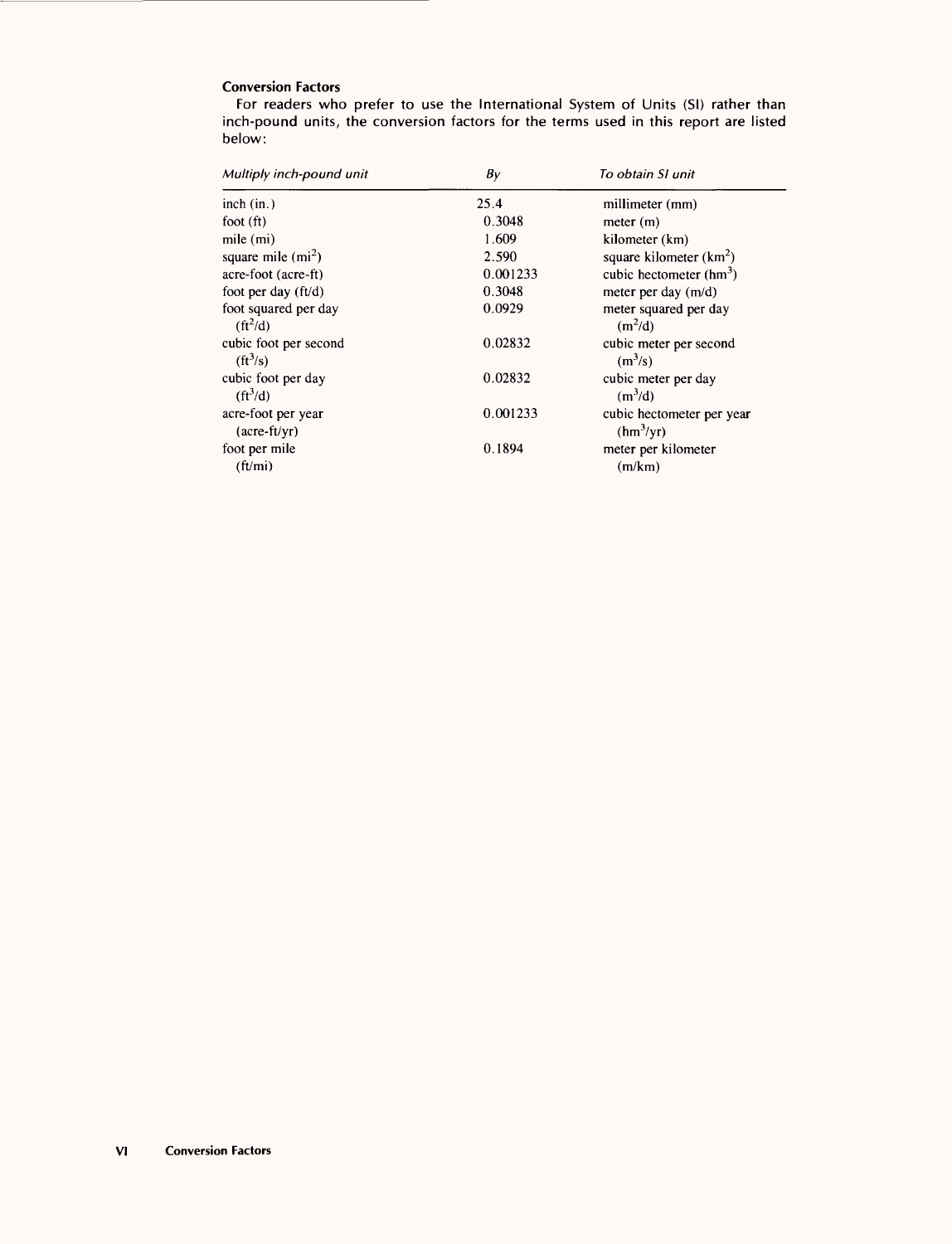# Geohydrology and Effects of Water Use in the Black Mesa Area, Navajo and Hopi Indian Reservations, Arizona

# By James H. Eychaner

#### **Abstract**

The N aquifer is the main source of water in the 5,400-square-mile Black Mesa area in the Navajo and Hopi Indian Reservations in northeastern Arizona. The N aquifer consists of the Navajo Sandstone and parts of the underlying Kayenta Formation and Wingate Sandstone of Jurassic and Triassic age. Maximum saturated thickness of the aquifer is about 1,050 feet in the northwestern part of the area, and the aquifer thins to extinction to the southeast. Water is under confined conditions in the central 3,300 square miles of the area. To the east, north, and west of Black Mesa, the aquifer is exposed at the surface, and water is unconfined. The aquifer was in equilibrium before about 1965. Recharge of about 13,000 acre-feet per year was balanced primarily by discharge near Moenkopi Wash and Laguna Creek and by evapotranspiration. At least 180 million acre-feet of water was in storage. The estimated average hydraulic conductivity of the aquifer is 0.65 foot per day. The confined storage coefficient is estimated to be about 0.0004 where the aquifer is thickest, and the estimated unconfined storage coefficient ranges from 0.10 to 0.15.

Ground-water withdrawals that averaged 5,300 acre-feet per year from 1976 to 1979 have caused water levels to decline in wells in the confined part of the aquifer. Withdrawals include an average of 3,700 acrefeet per year to supply a coal-slurry pipeline from a coal mine on Black Mesa. Six observation wells equipped with water-level recorders have been used to monitor aquifer response. The water level in one well 32 miles south of the mine declined 17 feet from 1972 through 1979 and 3.5 feet during 1979.

A mathematical model of the N aquifer was developed and calibrated for equilibrium and nonequilibrium conditions. The model was used in part to improve estimates of aquifer characteristics and the water budget, and it successfully reproduced the observed response of the aquifer through 1979. The model results indicate that about 95 percent of the 44,000 acre-feet of water pumped from 1965 to 1979 was withdrawn from storage, but the reduction amounted to less than 0.03 percent of total

storage. Water-level declines through 1979 were estimated to be more than 100 feet in an area of 200 square miles. Four projections of future water-level changes were made using the model. The most probable projection indicates that water-level declines would exceed 100 feet in an area of 440 square miles by 2001. Most of the decline would be recovered within a few years if withdrawals at the mine ceased. By 1990, however, municipalsupply pumpage is expected to exceed pumpage at the mine, and this pumpage would continue to have significant impacts on water levels in the Black Mesa area.

# **INTRODUCTION**

The N aquifer is the main source of water in the 5,400-mi2 Black Mesa area in the Navajo and Hopi Indian Reservations in northeastern Arizona (fig. 1). Black Mesa is a prominent landmark, which covers about  $2,000$  mi<sup>2</sup>. The mesa is bounded by cliffs as much as 2,000 ft high and 30 mi long on its north and northeast sides in the central part of the Navajo Indian Reservation and slopes southward into the northern part of the Hopi Indian Reservation. On the northern part of the mesa, Peabody Coal Co. operates a coal mine in a lease area of about 100 mi<sup>2</sup>. Since 1970, the company has been pumping about 3,700 acre-ft/yr of water from the aquifer. Most of the water is used to transport coal as a slurry from the mine to a powerplant in southern Nevada. In addition, groundwater withdrawals for public supply increased from about 400 acre-ft in 1970 to 1,800 acre-ft in 1979. Because of the withdrawals, water levels in wells that tap the N aquifer have declined in a large part of the Black Mesa area. The Navajo and Hopi Indian Tribes have expressed three concerns: (1) how much of the water-level decline is a result of pumping at the mine, (2) what further declines may be expected over the life of the mine, and (3) what will be the long-term effects on the availability of water from the N aquifer for other uses?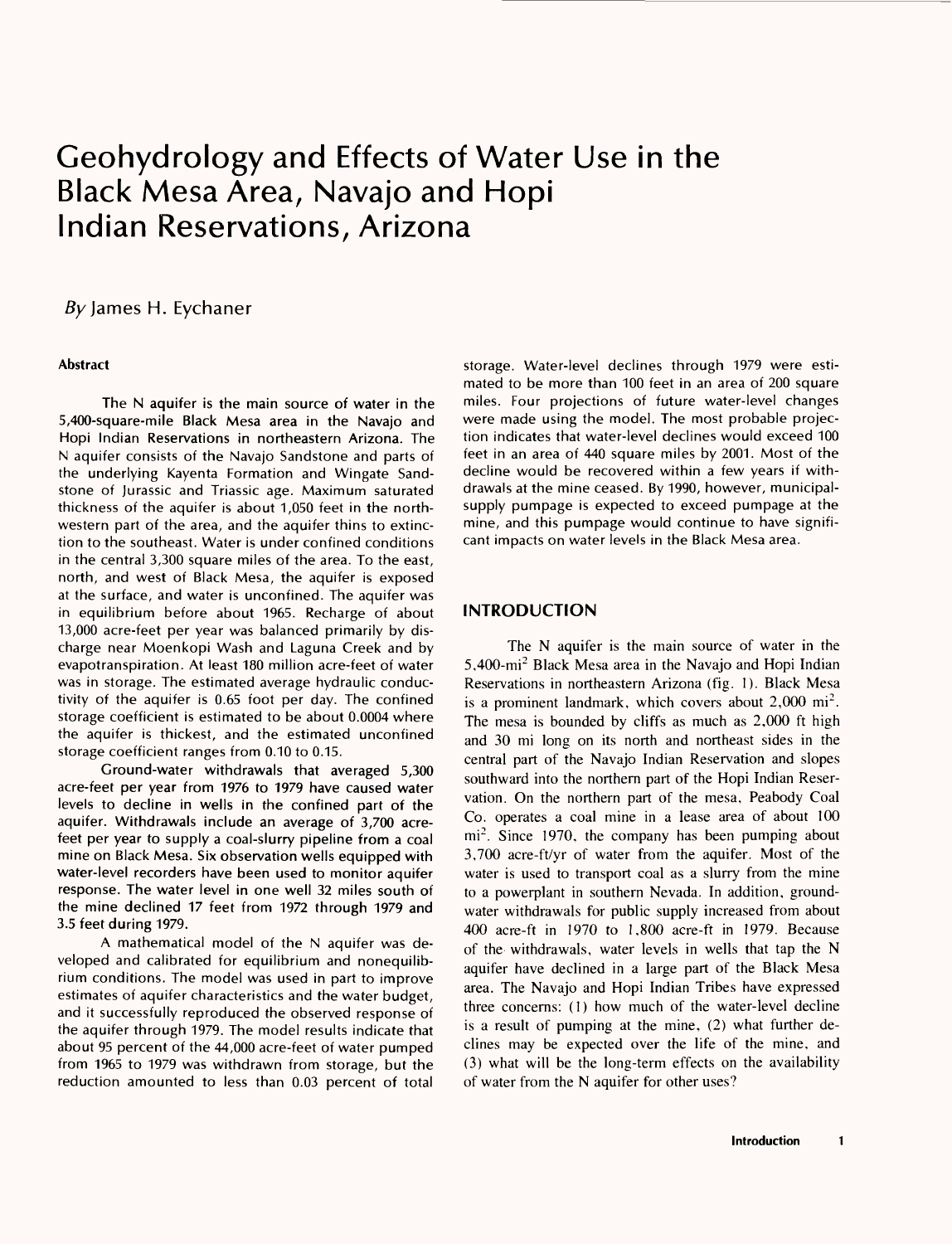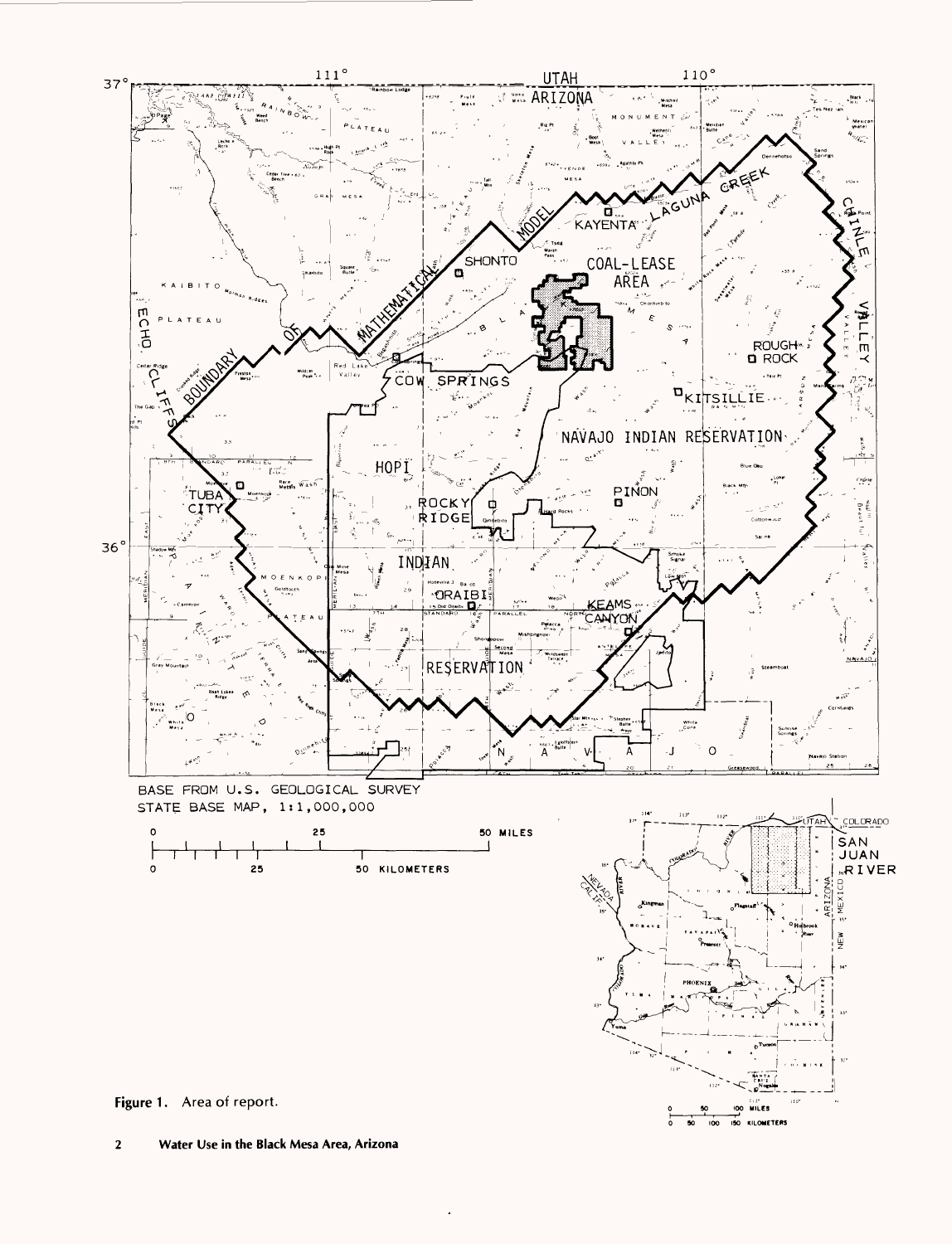# **Purpose and Scope of the Study**

The purpose of the study was to develop a mathematical model of the ground-water flow in the N aquifer in order to improve understanding of the aquifer and to compare the probable future effects of alternative management plans. The study integrated all available descriptive information about the aquifer, but extensive new data were not collected. A number of terms used in the report are defined in the glossary. This report covers one phase of a continuing program to monitor the N aquifer. The program is funded jointly by the U.S. Geological Survey and the Arizona Department of Water Resources. The cooperation and assistance of the Navajo Tribe, Hopi Tribe, U.S. Bureau of Indian Affairs, and Peabody Coal Co. are gratefully acknowledged.

# **Relation to Previous Investigations**

The geology and hydrology of the Black Mesa area have been discussed in detail by many authors. Harshbarger and others (1957) and Cooley and others (1969) discussed the formations of principal interest in this study and gave extensive citations of the pertinent literature. Cooley and others (1969) included a complete geologic map. Levings and Farrar (1977a, b, c, d) and Farrar (1979, 1980) summarized the available data on groundwater conditions near Black Mesa. These map reports show the extent of each aquifer, distribution of water levels, direction of ground-water flow, areas where water is under confined or unconfined conditions, and chemical quality of water. Additional reports that present basic data or describe the geohydrology of the Black Mesa area are listed in the section entitled "Selected References."

Before the coal mining began, a time-drawdown analysis of a hypothetical single well was used to estimate the worst probable outcome after 30 years of pumping. The analysis indicated that water-level decline might reach 600 ft at 10 mi from the pumping center and 300 ft at 20 mi (W. T. Pecora, U.S. Geological Survey, written commun., 1966). In 1971 after the mining had begun, a mathematical model was used to estimate the most likely results of 30 years of pumping. That model computed 200 ft of water-level decline at 10 mi from the pumping center and 100 ft at 20 mi (L. A. Wood, U.S. Geological Survey, written commun., 1971). These analyses did not consider the effects of community pumping or the variation of aquifer characteristics in the area.

The Black Mesa monitoring program began in 1971. Water-level recorders were installed in six observation wells to measure water-level changes. Five of the six wells were drilled to collect additional geologic data. Annual water-level measurements were begun in six stock wells. Water meters were installed at selected municipalsupply wells to complement the meters that measure all water pumped at the coal mine. Because any changes in water quality were expected to appear first in the area of greatest stress, water samples for chemical analysis were collected periodically from the production wells at the mine. Using these methods, the program measured the stress applied to the aquifer and the response to that stress.

A progress report on the monitoring program points out the need for a detailed evaluation of the effects of withdrawals on water levels in wells serving communities near Black Mesa to distinguish the effects of pumping at the mine from the effects of community pumping (U.S. Geological Survey, 1978, p. 4). The hydraulic analysis in the present report, which addresses that need, is more detailed than those in previous studies and uses data on water-level declines that were not available earlier.

# **Methods of Investigation**

A mathematical model was developed to simulate the flow of ground water in the N aquifer. The model was based on a computer program by Trescott and others (1976). The model program approximates the differential equation for nonsteady- state flow of water in an aquifer using a two-dimensional finite-difference equation. Application of the model program to the N aquifer requires estimates of inflow and outflow rates and of the hydraulic characteristics of the aquifer throughout the area. These characteristics include saturated thickness, hydraulic conductivity, storage coefficient, and water levels measured periodically. Initial estimates were made for each characteristic from field data. The model was used to improve the estimates in areas of uncertainty, and the resulting estimates collectively are considered to be more reliable than the initial ones. The model was used to simulate the effects of four possible courses of development from 1965 through 2014.

# **GEOHYDROLOGIC SETTING**

In the Black Mesa area ground water is present in four main aquifers, each of which consists of one or more geologic formations. In parts of the area where more than one aquifer is present, the aquifers overlie one another and are separated by layers of less permeable rocks. In ascending order the aquifers are the C aquifer, N aquifer, D aquifer, and the Wepo and Toreva Formations of Cretaceous age (Levings and Farrar, 1977b, c). The N aquifer is the lowest unit considered because it is generally the lowermost aquifer tapped by wells in the area and no significant amount of water moves between the N and C aquifers. Stratigraphic relations for the Black Mesa area were presented by Cooley and others (1969, pi. 1).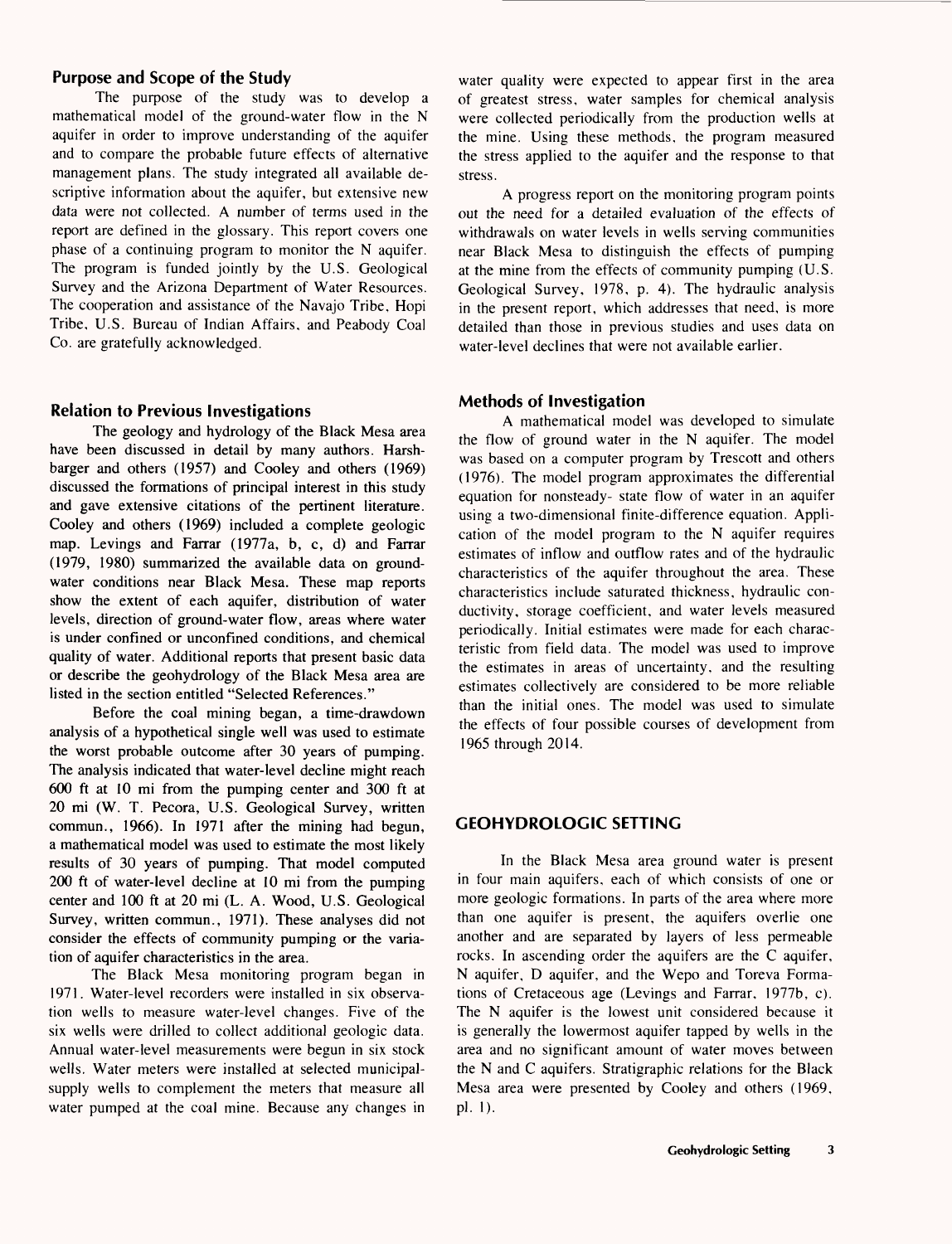# **Geologic Units**

The N aquifer consists of the Navajo Sandstone of Jurassic and Triassic(?) age and, in the northern and eastern parts of the area, of the underlying Kayenta Formation and Lukachukai Member of the Wingate Sandstone of Triassic age (Levings and Farrar, 1977b, c). The units are medium to very fine grained sandstone, which generally is weakly cemented, well sorted, and crossbedded (Harshbarger and others, 1957, p. 10-22). In some parts of the area the units include thin beds of mudstone. In general, the rocks of the N aquifer are exposed at the surface around Black Mesa, but they dip steeply into a structural basin more than 1,500 ft deep under the mesa (fig. 2). The aquifer is more than 1,200 ft thick at Kaibito, which is a short distance northwest of the study area, and thins to extinction at the southeast boundary of the area.

The N aquifer is underlain throughout the area by more than 1,100 ft of low-permeability rocks of the Chinle and Moenkopi Formations of Triassic age (Repenning and others,  $1969$ , p. 2). The units are mostly claystone, mudstone, siltstone, and silty sandstone and form a confining base under the N aquifer that prevents significant downward movement of water. In the southwestern part of the area the Kayenta Formation grades into a siltstone, mudstone, and sandstone sequence more than 650 ft thick (Harshbarger and others, 1957, p. 18-19) that forms the confining base of the aquifer. The Coconino Sandstone of Permian age and its lateral equivalent, the De Chelly Sandstone, underlie the Moenkopi Formation and are the main water-bearing units of the C aquifer (Cooley and others, 1969, p. 12-13).

The boundaries of the study area generally correspond to the physical limits of the N aquifer. To the west and southwest, the aquifer is absent beyond the Echo Cliffs and Moenkopi Plateau. In the south where the aquifer is not exposed at the surface, the rocks either were not deposited or were removed by ancient erosion. To the east, Chinle Wash has eroded through the entire aquifer. To the northeast along Comb Ridge, the rocks were folded upward and removed by erosion. Between Chinle Valley and Comb Ridge, a narrow neck of the aquifer connects with a part of the aquifer beyond the study area. To the north, the rocks are cut by canyons tributary to the Colorado and San Juan Rivers. In the northwest where the aquifer extends beyond the study area, the boundary is along a ground-water divide.

#### **Potentiometric Surface and Movement of Water**

The approximate altitude of the potentiometric surface of the water in the N aquifer in 1964 is shown in figure 3. This altitude, which represents the head in the aquifer, is the altitude at which water would stand in a well that taps the aquifer but is not pumped. In 1964 the potentiometric surface was highest near Shonto and lowest along Moenkopi Wash and near the mouth of Laguna Creek. Until 1965, the potentiometric surface showed no general trend of change. Observation-well records show little seasonal or annual variation in head that is not related to pumping.

The potentiometric surface under much of Black Mesa is above the top of the aquifer (figs. 2 and 3). Therefore, the entire thickness of the aquifer is saturated and the water is under pressure; the water is said to be confined. Water in the N aquifer is under confined or artesian conditions in an area of about  $3,300$  mi<sup>2</sup>. Water levels in that area are much more sensitive to pumping than those in the rest of the study area. The water level in a well that taps a confined aquifer will rise above the top of the aquifer to the potentiometric surface. Before 1965, the artesian rise was as much as 1,800 ft. In an area of  $2,250$  mi<sup>2</sup> the rise was more than 500 ft; however, water levels generally were still 500 to 1,500 ft below the land surface.

The potentiometric surface is below the top of the aquifer in the outcrop areas and around the fringe of Black Mesa. In these areas only part of the aquifer is saturated; the water is unconfined. The boundary between the areas of confined and unconfined conditions marks a line where head is equal to the elevation of the top of the aquifer.

Water in an aquifer flows in the direction of decreasing head. From the area near Shonto, water in the N aquifer in 1964 moved southward and southeastward under Black Mesa (fig. 3). The flow divided under the mesa, and part of the flow moved westward toward Moenkopi Wash and part moved eastward and northeastward toward Laguna Creek and Chinle Wash. The same general pattern of flow existed in 1980. Ground water flows toward the wells at the coal mine on Black Mesa, but hydraulic gradients 10 to 30 mi from the mine have changed only slightly.

The direction of ground-water movement indicates areas of inflow to and outflow from the aquifer. Recharge from precipitation enters the N aquifer in areas of outcrop near Shonto and in the southern part of Chinle Valley. Some water probably moves vertically from the overlying confining bed into the N aquifer under Black Mesa. Water from these sources is available to wells on Black Mesa. East and west of the mesa, additional recharge from precipitation enters the aquifer on other outcrops. The water recharged in these areas, however, generally is not available to wells on the mesa because the head is much less than the head under the mesa. Water in the N aquifer discharges mainly along Moenkopi Wash and Laguna Creek (fig. 3). Water also discharges to springs and seeps and to the alluvium along washes near the east, west, and southwest boundaries of the study area.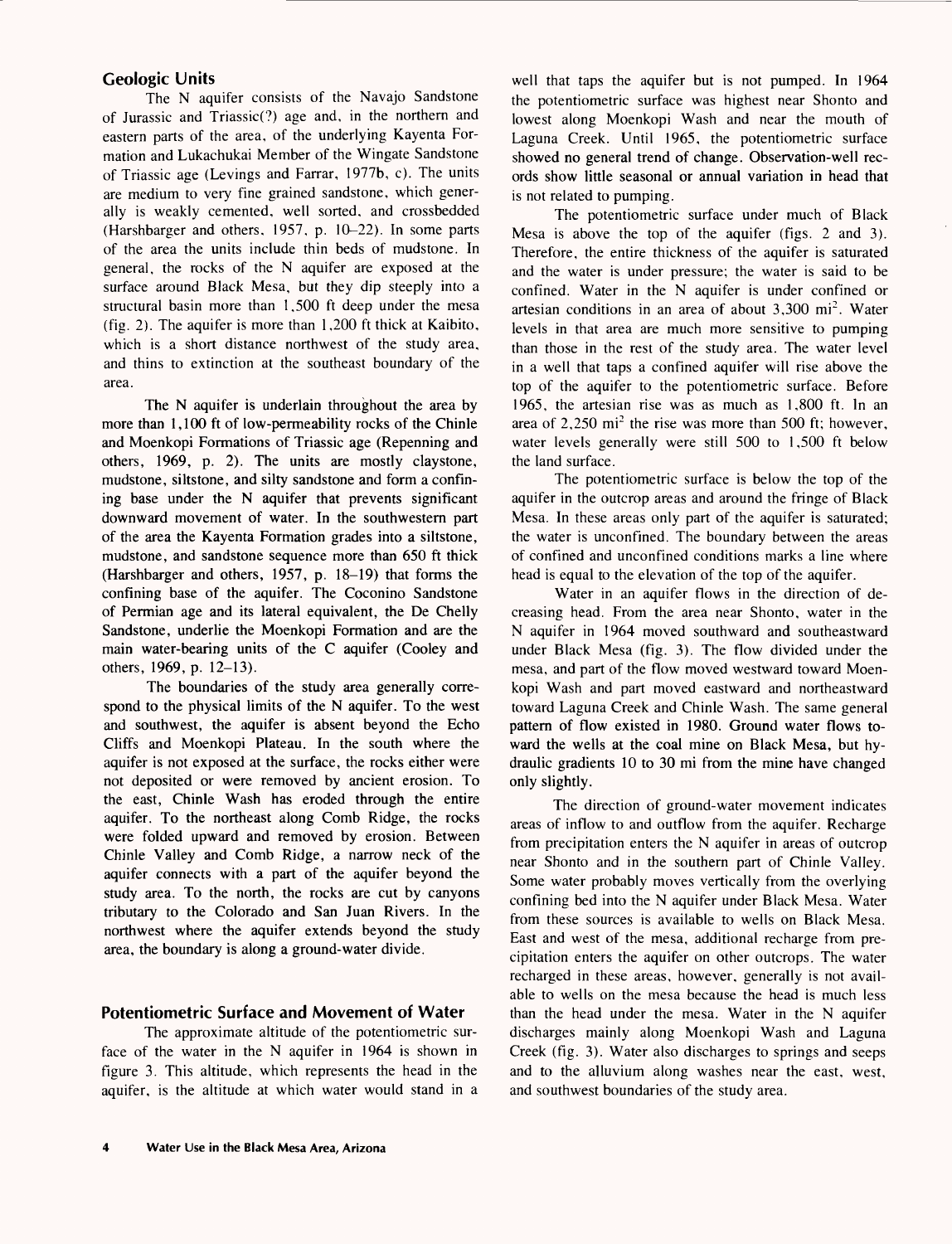

STRUCTURE CONTOUR-Shows approximate altitude of top of N aquifer, generalized in areas of outcrop. Contour interval 500 feet. National Geodetic Vertical Datum of 1929

APPROXIMATE SOUTH LIMIT OF N AQUIFER

BOUNDARY OF MATHEMATICAL MODEL

 $-4500-$ 

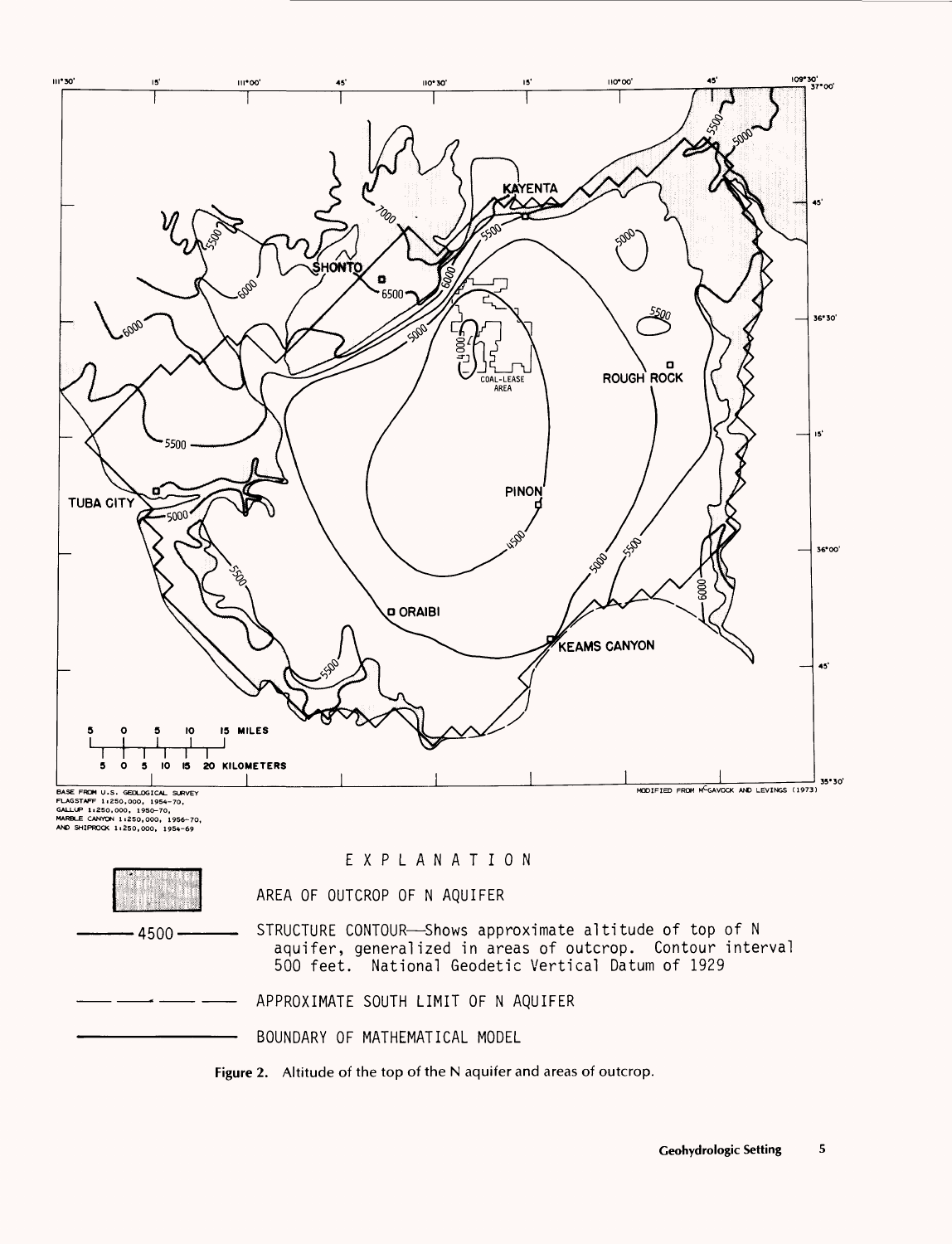

**Figure 3.** Altitude of water levels in wells that tap the N aquifer, 1964.

# **Relation to Overlying Formations**

In the structural basin under Black Mesa the N aquifer is overlain by the Carmel Formation and the medial silty member of the Entrada Sandstone of Jurassic age (Harshbarger and others, 1957, p. 33-38). The units act as an upper confining bed to the aquifer and impede the vertical movement of water. The units consist of 200 to 350 ft of siltstone and silty, very fine grained sandstone.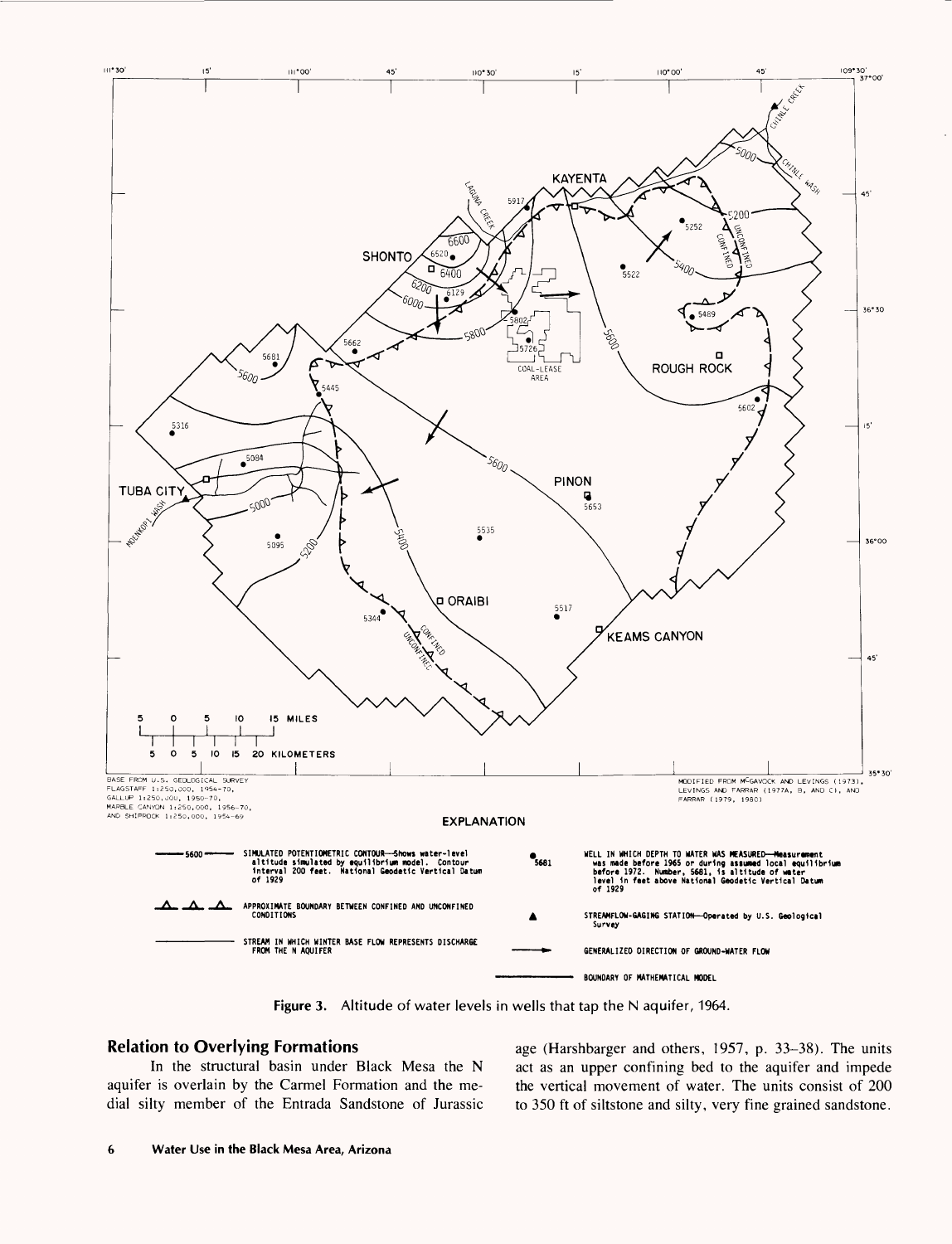In most of the area the Carmel Formation includes sandstone layers less than 3 ft thick. The units are separated by the lower sandy member of the Entrada Sandstone, which is a very fine grained sandstone 50 to 300 ft thick that contains some silt. The contacts of the lower sandy member with the other two units are gradational, and the member yields small amounts of water to wells.

The D aquifer overlies the Entrada Sandstone on Black Mesa and extends southeastward beyond the limit of the N aquifer. In ascending order the D aquifer consists of the Cow Springs Sandstone and Morrison Formation of Jurassic age and the Dakota Sandstone of Cretaceous age (Levings and Farrar, 1977b, c). In 1964 the potentiometric surface of the water in the D aquifer was as much as 600 ft above that in the N aquifer. The concentration of dissolved solids in water from the D aquifer is about 7 times greater than that from the N aquifer, the concentration of chloride ion is 11 times greater, and the concentration of sulfate ion is 30 times greater. The D aquifer is the uppermost aquifer considered in this report because it is overlain by the Mancos Shale of Cretaceous age (O'Sullivan and others, 1972, p. 13-24). The Mancos Shale consists of 450 to 650 ft of claystone and mudstone and prevents significant vertical movement of water.

# **HYDRAULIC CHARACTERISTICS**

The hydraulic characteristics of the N aquifer affect the rate at which water moves through the aquifer, the amount of water in storage, and the rate and areal extent of water-level declines caused by groundwater withdrawals. The saturated thickness, transmissivity, hydraulic conductivity, and storage coefficient of the aquifer and the vertical hydraulic conductivity and specific storage of the upper confining beds were estimated mainly from drillhole and aquifer-test data.

# **Saturated Thickness**

The saturated thickness of the N aquifer (fig. 4) was estimated mainly on the basis of drillers', stratigraphic, or geophysical logs of about 75 wells that completely penetrate the Navajo Sandstone and about 125 wells that partly penetrate it. Some logs of wells that partly or totally penetrate the Kayenta Formation and the Lukachukai Member of the Wingate Sandstone were also used. Harshbarger and others (1957, p. 10-22) provided additional useful information on regional trends in the total thickness of each unit on the basis of measured sections in outcrops. In areas of unconfined conditions, geologic structure as mapped by Cooley and others (1969, pi. 1) aided in the estimation.

The saturated thickness of the N aquifer in the northeast half of the area includes the Navajo Sandstone, Kayenta Formation, and Lukachukai Member of the Wingate Sandstone (fig. 4). In the southwestern part of the area only the Navajo Sandstone is included. Because of a facies change (Harshbarger and others, 1957, p. 17-19), the Kayenta becomes the lower confining bed of the aquifer and isolates the Lukachukai in that area. In a central transition zone, part of the thickness of the lower two units is included. The saturated thickness of the N aquifer is greatest in the northwestern part of the area of confined conditions. The saturated thickness is about 1,050 ft near Shonto, and the aquifer thins to extinction to the southeast. Along the east and west boundaries of the aquifer, saturated thickness generally is between 100 and 400 ft.

# **Transmissivity and Hydraulic Conductivity**

The transmissivity and horizontal hydraulic conductivity of the N aquifer were estimated from an aquifer-test analysis of water-level records for two observation wells during  $6\frac{1}{2}$  years of pumping at the Peabody well field. The observation wells, which are part of the ongoing monitoring program, are about 18 mi northeast and 32 mi south of the well field. The analysis must be considered approximate because the six pumping wells were used in various combinations, total pumping rate varied, and possible effects of vertical leakage or other pumping in the aquifer were ignored. The wells involved, however, span a large part of the area of confined conditions in the N aquifer. Estimated transmissivity was  $700$  ft<sup>2</sup>/d, and estimated hydraulic conductivity, which was based on the average saturated thickness between the well field and the observation wells, was 1.1 to 1.4 ft/d. Short-term tests made when the eight wells were drilled produced estimates less than half the values computed from the long-term analysis.

More than 40 other short-term well and aquifer tests have been made in the area. Estimates of transmissivity ranged from 20 to 800 ft<sup>2</sup>/d. The smaller values generally were in the southern part of the area where saturated thickness is less. Using total saturated thickness (fig. 4) to compute horizontal hydraulic conductivity gave estimates that ranged from 0.05 to 2.1 ft/d and averaged 0.65 ft/d. A regional trend to these values is not obvious, but the values may be slightly lower in the northeastern part of the area and under the northern part of Black Mesa. Estimates of transmissivity and hydraulic conductivity differed widely over short distances, and not all estimates were considered equally accurate. The differences in estimates may be due to regional differences in aquifer characteristics between sites; to local heterogeneities in the aquifer at the points sampled; or to incomplete or incorrect design, execution, or analysis of the tests.

Hood and Danielson (1979, p. 16-19) used core samples of the Navajo Sandstone to estimate hydraulic conductivity in an area about 100 mi north of Black Mesa.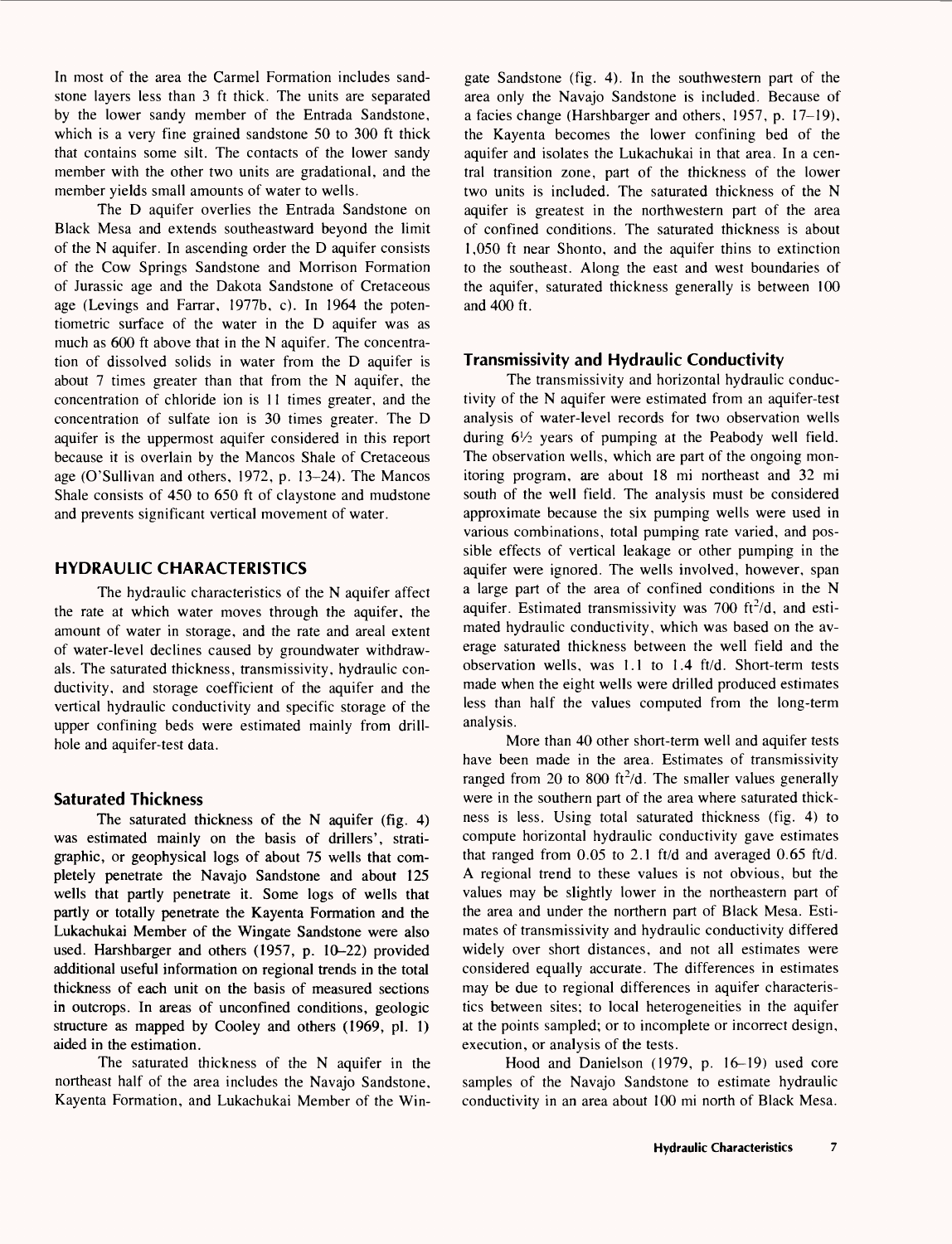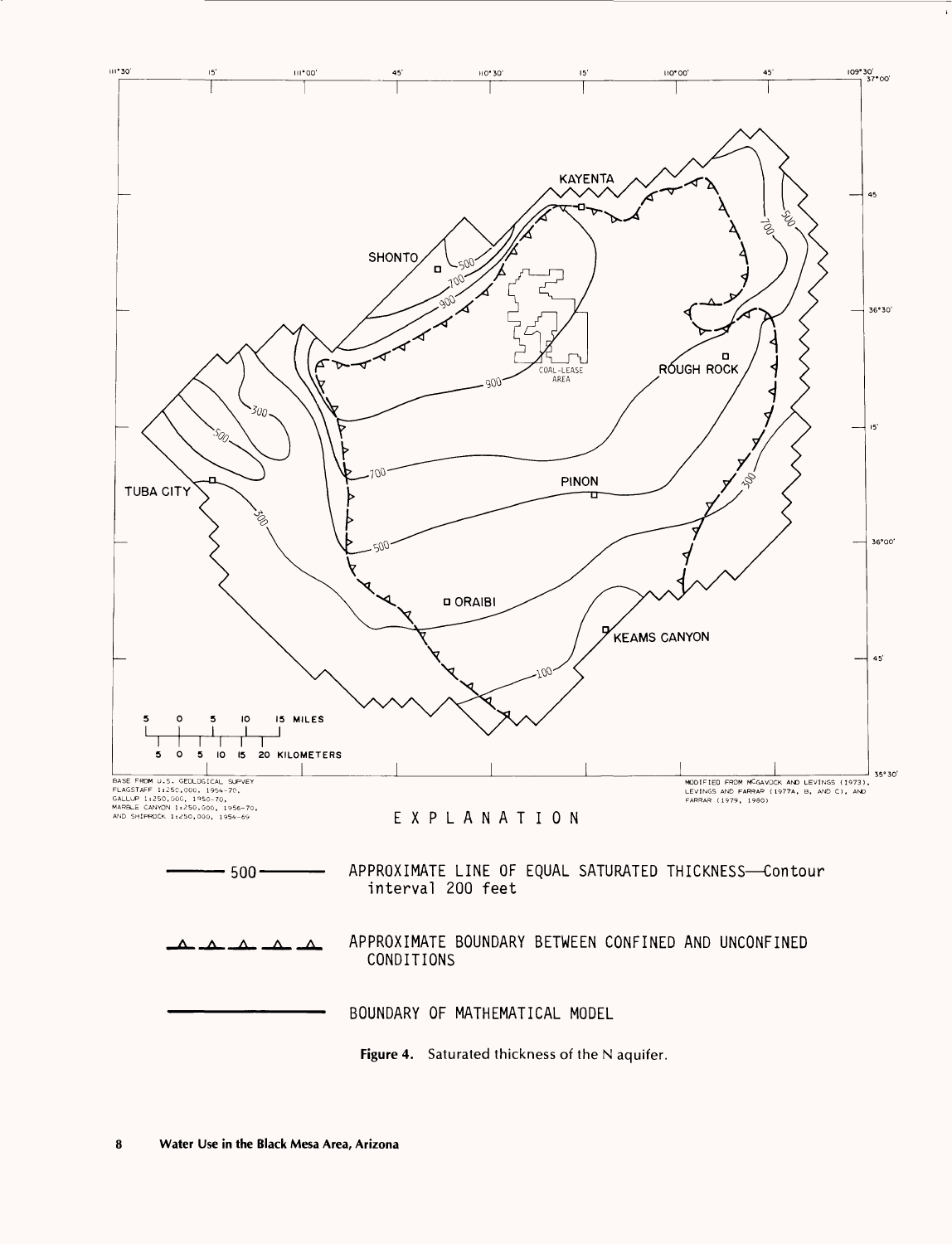While drilling test wells, they collected 16 short cores from depths of 830 to 2,350 ft below the land surface. The average horizontal hydraulic conductivity of the cores, as determined in the laboratory, was 0.55 ft/d. This value is similar to values derived from field tests in the Black Mesa area.

# **Vertical Hydraulic Conductivity of the Confining Beds**

The vertical hydraulic conductivity of the Carmel Formation and the medial silty member of the Entrada Sandstone, which overlie the N aquifer, was estimated by the equation:

where

 $Q=KIA$  (1)

*Q* is discharge, in cubic feet per day; *K* is hydraulic conductivity, in feet per day; / is hydraulic gradient (dimensionless); and *A* is the cross-sectional area of flow, in square feet.

Leakage through the units was estimated to be 200 acreft/yr (see section entitled "Water Budget"). The leakage occurs in an area of about  $3,400 \text{ mi}^2$ , in which the average thickness of the units is about 250 ft and the average head difference across the units is about 300 ft. Head differences greater than average occur in an area where the thickness is less than average. By using these values in equation 1, rearranging terms, and converting units, the vertical hydraulic conductivity of the upper confining beds was estimated to be  $10^{-7}$  to  $10^{-8}$  ft/d. The larger values apply in the southwestern part of the mesa where the Carmel Formation contains a higher proportion of sand (Harshbarger and others, 1957, p. 34). The values are not highly reliable, but they are consistent with results of other studies. Davis (1969, p. 69-71) stated that the vertical hydraulic conductivity of siltstone generally is less than  $2.5 \times 10^{-5}$  ft/d and cited one formation for which the value is  $3.6 \times 10^{-8}$  ft/d.

The geologic descriptions of the Chinle and Moenkopi Formations that underlie the N aquifer indicate that their vertical hydraulic conductivity is less than that of the upper confining beds. In this study the value was assumed to be effectively zero.

#### **Storage Coefficient**

The storage coefficient in areas of confined conditions can be estimated from aquifer tests or specific storage. Specific storage is the ratio of storage coefficient to saturated thickness and is a function of the compressibility and other physical properties of water and aquifer rock (Freeze and Cherry, 1979, p. 58-59).

Analyses of long-term records for two observation wells and four short-term aquifer tests produced estimates of storage coefficient between 0.00022 and 0.0008 and estimates of specific storage between  $2.5 \times 10^{-7}$  and  $1.3 \times 10^{-6}$  ft<sup>-1</sup>. Using an assumed value for the compressibility of the rock, specific storage was estimated to be  $2.5 \times 10^{-7}$  ft<sup>-1</sup>. Because both methods gave similar values for specific storage, the confined storage coefficient of the N aquifer was estimated throughout the study area by multiplying the saturated thickness by  $4 \times 10^{-7}$  ft<sup>-1</sup>. The estimate of the confined storage coefficient was about 0.0004 under the northern part of Black Mesa, and the estimates decreased to the southeast.

The storage coefficient in areas of unconfined conditions was estimated to range from 0.10 to 0.15. Cooley and others (1969, p. 45-49) reported that laboratory determinations of the specific yield of weathered cores of material from the N aquifer ranged from 0.18 to 0.29. Because the samples were disturbed and weathering and leaching of soluble material from the samples probably increased their specific yield, lower values were used for the unconfined storage coefficient in this study.

The specific storage of the upper confining beds was estimated to be  $10^{-7}$  ft<sup>-1</sup>, which is slightly less than the estimate for the aquifer. This value was used in simulation of leakage from the confining beds.

# **WATER BUDGET**

The water budget of an aquifer accounts for all inflows, outflows, and changes in ground-water storage. The sum of all inflows less the sum of all outflows equals the change in storage. If inflow equals outflow, the change in storage is zero and the aquifer is in equilibrium or steady state. Equilibrium is reflected by the absence of long-term trends of changing water levels, as was the case in the N aquifer before about 1965. If inflow does not equal outflow, the aquifer is in nonequilibrium or transient state, and the change in storage is reflected in changing water levels. Between 1965 and 1979, withdrawal of water from the N aquifer increased sufficiently to cause water levels to decline in wells that tap the artesian part of the aquifer. These declines indicate nonequilibrium.

A complete water budget of the N aquifer in the Black Mesa area cannot be calculated from available field data. The components of the budget that have been calculated are discussed in this section. The remaining components were estimated during calibration of the mathematical model. A water-budget table derived from the model is included in the section entitled "Calibration."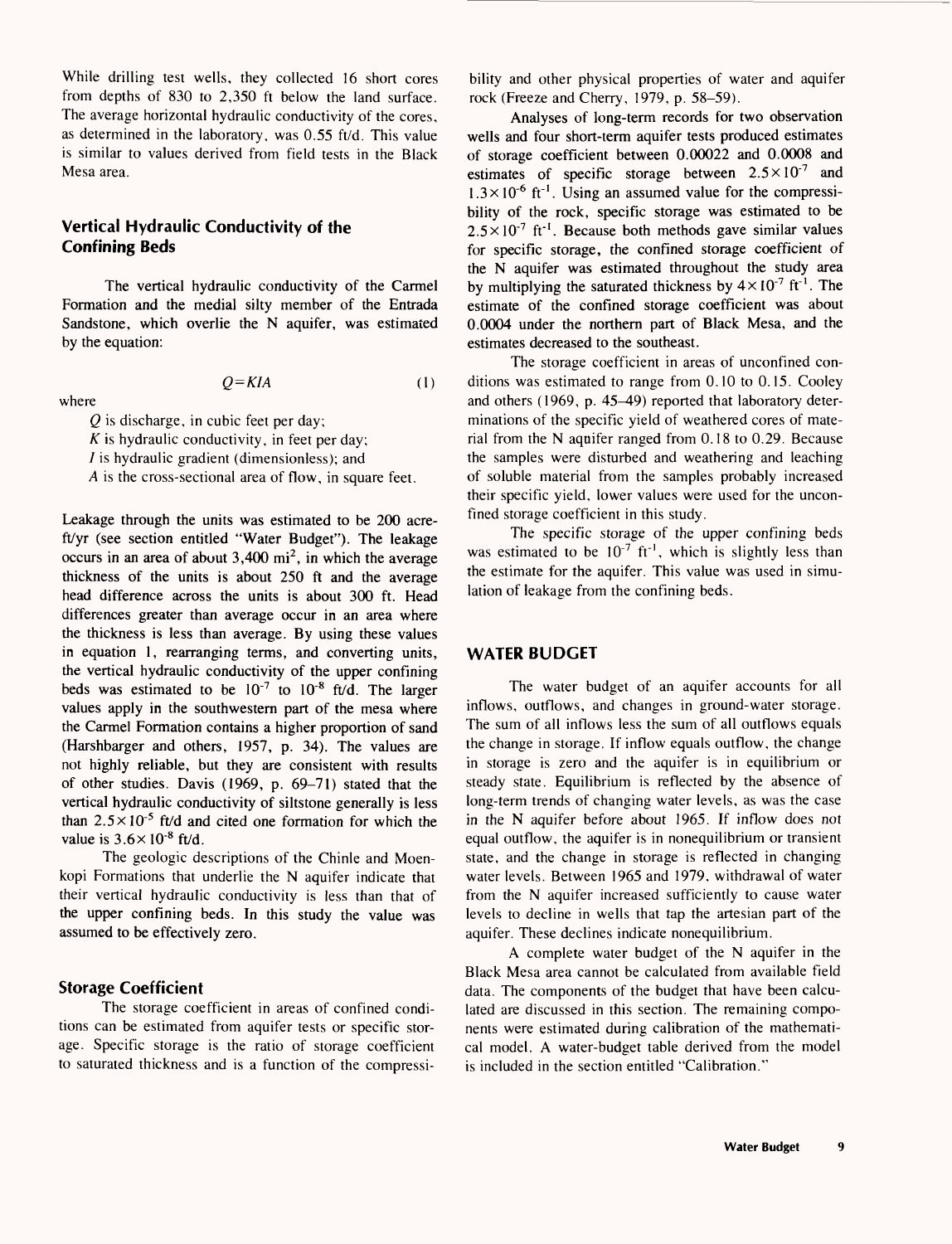# **Inflow**

The primary inflow to the aquifer is recharge of rainfall and snowmelt on outcrops. A small amount of inflow probably occurs as leakage from the upper confining beds.

### **Recharge**

Rainfall and snowmelt recharge the N aquifer throughout the  $1,400 \text{ mi}^2$  where the aquifer is exposed at the surface. Average annual precipitation in most outcrop areas is less than 12 in., but north of Black Mesa near Shonto it is as much as 18 in. (Cooley and others, 1969, pi. 4). About 3 percent of the precipitation near Shonto and about 1 percent in the other outcrop areas were assumed to become recharge. Estimated average annual recharge was 13,000 acre-ft. Although the area near Shonto is only about 15 percent of the outcrop, the area was estimated to produce more than one-third of the recharge.

#### **Leakage**

Some water may enter the N aquifer from the upper confining beds. The driving force for such flow is present because the head in the overlying D aquifer in 1964 averaged about 300 ft higher than that in the N aquifer. Geologic descriptions of the confining beds suggest that they could transmit water downward. Differences in the chemical composition of the waters of the two aquifers, however, indicate that the amount of flow must be small. The concentrations of sulfate, chloride, and dissolved solids are much greater in the D aquifer. Unless a chemical process decreases the concentrations in transit, water from the N aquifer in areas affected by leakage should have greater concentrations than water from unaffected areas.

Chemical reduction is the only process likely to cause depletion of sulfate between the D and N aquifers. The rocks between the aquifers are red or white, which suggests an oxidizing environment where reduction would not be expected. Therefore, the sulfate concentration in the water from the D aquifer is unlikely to decrease in transit. If all sulfate in the water from the N aquifer came from the D aquifer, the ratio of concentrations would equal the ratio of water volumes from each source. The sulfate concentration in water from the N aquifer in the Black Mesa area generally is less than 20 milligrams per liter (mg/L); however, the average sulfate concentration in water from the D aquifer is 600 mg/L. Therefore, not more than 3 percent of the water in the N aquifer is derived from vertical leakage, and at least 97 percent comes from recharge. Similar though less pronounced differences exist for chloride and dissolved solids. Thus, not more than 400 acre-ft/yr-3 percent of 13,000 acre-ft/yr-could have moved between the aquifers before stress was applied to the system. This value is probably too large because

some sulfate is present in water from the N aquifer in outcrop areas where leakage could not occur and because not all water recharged from precipitation moves through the area of overlap. The rate of leakage between the aquifers was estimated to be 200 acre-ft/yr before stress.

Any increase in the leakage rate due to pumping from the N aquifer should appear first as an increase in the dissolved-solids concentration in water from the Peabody wells, because the head decline in the aquifer is greatest in that area. Water samples for chemical analysis have been collected from the wells in most years since 1968. As of 1980, no changes have been observed.

#### **Outflow**

Outflow from the N aquifer occurs as surface discharge to streams and springs, evaporation and transpiration, subsurface seepage into alluvium along stream channels, underflow in a small area near the mouth of Laguna Creek, and withdrawals. Because the head in the N aquifer is greater than that in the underlying C aquifer, water may leak downward from the N aquifer. The lower confining beds are much less permeable than the upper ones; therefore, downward leakage probably is much smaller than leakage from above. Downward leakage was assumed to be negligible.

#### **Surface Flow**

Most outflow from the N aquifer appears as surface flow in Moenkopi Wash and Laguna Creek (fig. 3) and as springs near the boundaries of the aquifer (Davis and others, 1963). The streams are dry during the summer because of high evapotranspiration losses along the channels. Winter base flow is less affected and was used to estimate the equilibrium discharge of the N aquifer near the streams. During water years 1926-41, winter base flow at the Moenkopi Wash near Tuba gaging station was about 5.3  $ft^3/s$ , which is equivalent to about 3,800 acre-ft for a full year. During 1965-78, winter base flow at the Chinle Creek near Mexican Water gaging station, which is 5 mi downstream from the mouth of Laguna Creek, was about 4 ft<sup>3</sup>/s or 2,900 acre-ft/yr. Part of the flow, however, may have come from Chinle Wash above Laguna Creek. Discharge of springs measured in the summer along the east, west, and south boundaries of the area totaled about 0.6 ft<sup>3</sup>/s or 430 acre-ft/yr (Davis and others, 1963).

#### **Evapotranspiration and Seepage**

Discharge from the N aquifer by evapotranspiration occurs where the water table is near the land surface. Seepage of water from the aquifer into saturated alluvium occurs along Moenkopi Wash, Laguna Creek, and normally dry washes that flow toward the south and east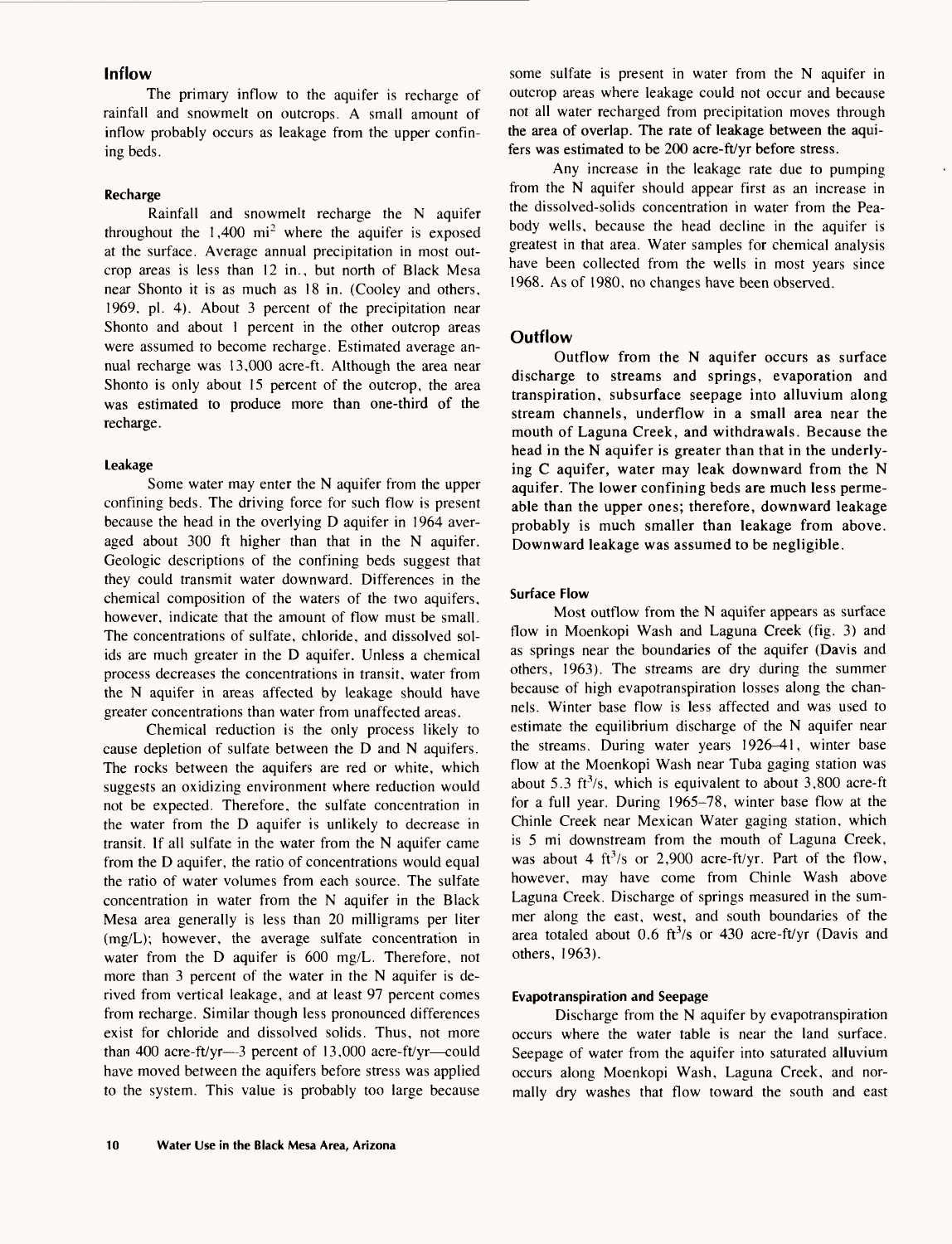boundaries of the area. Evaporation from bare soil may be a significant part of evapotranspiration in some areas, particularly near Tuba City. Evapotranspiration and outflow to alluvium tend to occur in the same areas; water that moves into the alluvium may later be discharged from it by evapotranspiration. Total outflow by evapotranspiration and seepage was estimated to be 6,000 acre-ft in 1964.

#### **Underflow**

Outflow from the study area occurs as underflow near the mouth of Laguna Creek. Water in the aquifer moves northeastward across the study-area boundry and joins water moving northwestward in a part of the aquifer outside the study area to form a northward flow along Chinle Creek. Underflow was estimated in a cross section 9 mi wide with an average saturated thickness of about 600 ft. The hydraulic gradient was estimated from field data to be 15 ft/mi and the hydraulic conductivity 0.65 ft/d. From equation 1, underflow was estimated to be 53,000 ft $3/$ d or 440 acre-ft/yr.

#### **Withdrawals**

Before about 1950, development of the N aquifer was slight and consisted of collection works at springs, dug wells a few tens of feet deep, and a few drilled wells equipped with windmills. Beginning about 1950, many deep holes were drilled and equipped with windmills to provide water for domestic and stock uses throughout the reservations. In 1964 total withdrawal by the wells was estimated to be about 100 acre-ft. Because the withdrawal was spread over a large area, it was assumed to be zero in this study.

As towns grew and schools were built in the Black Mesa area, water-supply systems pumping ground water were built to serve them. Withdrawals by the systems were assumed to be an insignificant part of the outflow from the aquifer before 1965. Water use has been increasing most rapidly at Kayenta, which is in the area of confined conditions, and at Tuba City where the water is unconfined. Since 1970, the annual increase in water use has been about 45 acre-ft at Kayenta and about 120 acre-ft at Tuba City. Table 1 shows the amount of water withdrawn for 1965-79.

The greatest withdrawal from the aquifer has been an average of 3,700 acre-ft/yr since 1971 from the area of confined conditions by Peabody Coal Co. (table 1). During 1967 and 1968, Peabody drilled five production wells into the N aquifer in the northern part of Black Mesa. Final lease agreements to permit 30 years of mining were signed in 1970 and 1971, and mining and slurry operations began in 1970. Two additional production wells were drilled in 1972 and 1980. The seven wells obtain water mainly from the N aquifer, although they are also

#### **Table 1** . Withdrawals from the N aquifer, 1965-79

|      | Withdrawal, in acre-feet |                            |                         |  |  |  |
|------|--------------------------|----------------------------|-------------------------|--|--|--|
| Year |                          | Nonindustrial <sup>2</sup> |                         |  |  |  |
|      | Industrial <sup>1</sup>  | Confined <sup>3</sup>      | Unconfined <sup>4</sup> |  |  |  |
| 1965 | 0                        | 50                         | 20                      |  |  |  |
| 1966 | 0                        | 110                        | 30                      |  |  |  |
| 1967 | 0                        | 120                        | 50                      |  |  |  |
| 1968 | 95                       | 150                        | 100                     |  |  |  |
| 1969 | 43                       | 200                        | 100                     |  |  |  |
| 1970 | 740                      | 280                        | 150                     |  |  |  |
| 1971 | 1,900                    | 340                        | 150                     |  |  |  |
| 1972 | 3,680                    | 370                        | 250                     |  |  |  |
| 1973 | 3,520                    | 530                        | 300                     |  |  |  |
| 1974 | 3,830                    | 580                        | 362                     |  |  |  |
| 1975 | 3,550                    | 600                        | 508                     |  |  |  |
| 1976 | 4,180                    | 690                        | 645                     |  |  |  |
| 1977 | 4,090                    | 750                        | 726                     |  |  |  |
| 1978 | 3,000                    | 830                        | 930                     |  |  |  |
| 1979 | 3,500                    | 860                        | 930                     |  |  |  |

<sup>1</sup>Metered pumpage by Peabody Coal Co. at their mine on Black Mesa, which is in the area of confined conditions.

<sup>2</sup> Does not include withdrawals by wells equipped with windmills.

<sup>3</sup>Includes metered pumpage at Kayenta and estimated pumpage at<br>Chilchinbito, Rough Rock, Pinon, Keams-Canyon, and-Oraibi.

<sup>4</sup> lncludes estimated pumpage at Tuba City, 1965-73, and metered pumpage, 1974-79.

perforated in the lower sandy member of the Entrada Sandstone. The wells do not obtain water from the Wepo or Toreva Formations or the D aquifer, and they do not penetrate the C aquifer. Separate accounting of production from the Entrada has not been made but is probably only a small fraction of the total. All pumpage at the mine is metered.

#### **Storage**

Storage in an aquifer is due primarily to the volume of saturated pore space in the aquifer, which varies with head in areas of unconfined conditions. In areas of confined conditions an additional, smaller amount of storage is due to expansion of the pores and compression of water under pressure, which also varies with head. A minimum estimate of the amount of water in storage may be obtained by multiplying the specific yield by the volume of saturated material in the entire aquifer. Using 0.10 for specific yield, storage in the N aquifer in 1964 was at least 180 million acre-ft. The additional storage due to pressure in the area of confined conditions was about 420,000 acre-ft. Total storage in the aquifer was about 14,000 times the annual inflow.

Because both components of storage are functions of head, a change in head is equivalent to a change in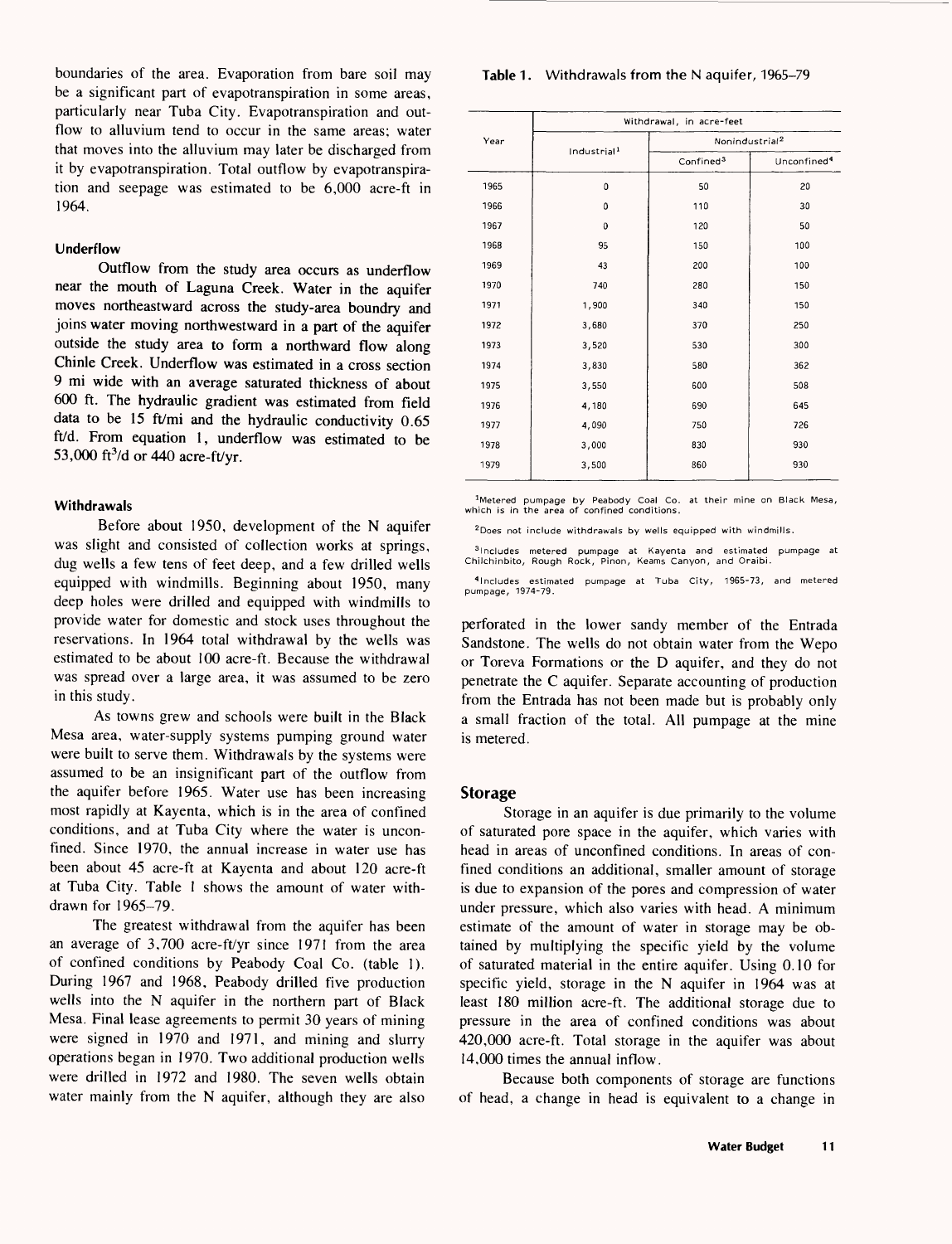storage. Water-level changes in wells indicate changes in storage.

Of the six observation wells used in the monitoring program, water levels have declined in all four in the area of confined conditions, but through 1979, water levels had not declined in the two wells in unconfined areas (figs. 5 and 6). By 1970, the water level in well BM3, which is near Kayenta, had declined at least 23 ft from the level during 1959-63. The water levels in wells BM2 and BM5, which are 18 mi northeast and 32 mi south of the mine, respectively, began declining in late 1972. The decline from 1972 through 1979 was 18 ft in BM2 and 17 ft in BM5; during 1979, the declines were 4.5 and 3.5 ft. The water level in well BM6 has been declining steadily since the well was drilled in 1977; during 1979, the decline was about 6 ft.

Annual water-level measurements in six wells equipped with windmills show the same pattern of decline in the area of confined conditions and absence of decline in unconfined areas. Water levels in two of the wells in an area of unconfined conditions between Shonto and Kayenta rose 2 to 4 ft from 1972 to January 1980. Intermittent measurements showed that in most of the area of confined conditions water levels declined more than 10 ft from equilibrium to 1979. The largest decline measured where water is unconfined was 7 ft in one well near Tuba City. No water-level changes attributable to pumping from the N aquifer have been measured in wells that tap other aquifers in the study area.

Water pumped from a well comes first from the water in storage near the well. Depending on the aquifer, the withdrawal may induce recharge of water previously unable to enter the aquifer or may reduce discharge from the aquifer. In the N aquifer the greatest withdrawal is in the area of confined conditions. Recharge occurs in areas of unconfined conditions at some distance from the pumping. Because the amount of precipitation is small, little excess water is available to increase recharge. Discharge also occurs mainly in areas of unconfined conditions far from the pumping center. Therefore, little opportunity is available to induce recharge or reduce discharge. Reduction of storage accounts for nearly all water withdrawn from the N aquifer from 1965 through 1979, but the total withdrawal was less than 0.03 percent of total storage.

# **SIMULATION OF FLOW**

A simulation model is a group of mathematical equations that describe the flow of water through an aquifer in relation to aquifer characteristics, the amount of water in storage, and rates of inflow and outflow. Use



**Figure 5.** Simulated ground-water withdrawals and measured and simulated water-level changes for observation wells, 1959-80.

of a simulation model can help improve understanding of the aquifer system. The model can help improve estimates of the water budget and regional aquifer characteristics by making them consistent and by testing the reasonableness of estimates in areas of sparse data. A calibrated model, one for which all the estimates are acceptable, can be used to compare the future effects of management alternatives for the development of the aquifer.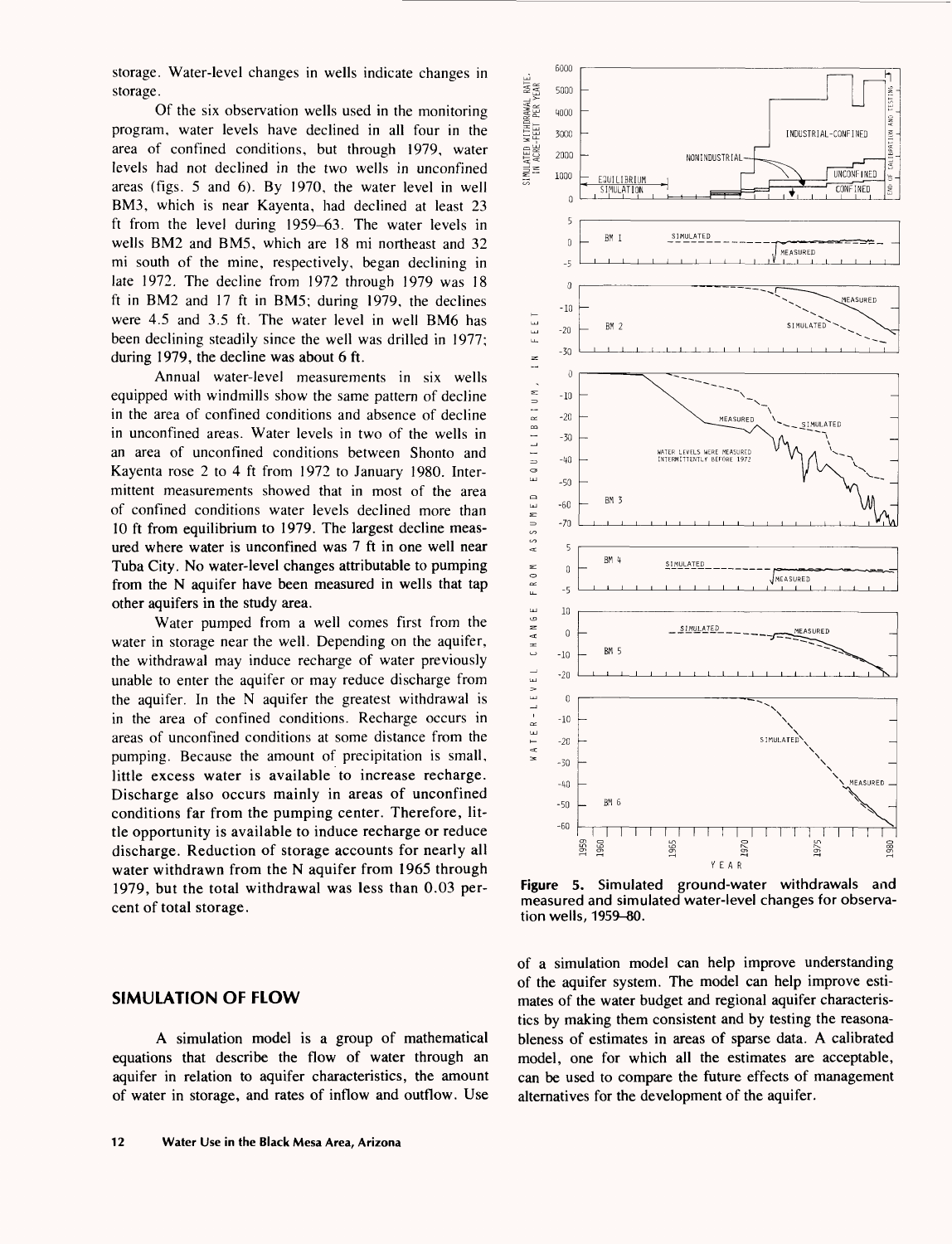

**Figure 6.** Measured and simulated water-level changes, 1965-79.

#### **Computer Program**

Several generalized computer programs have been written to solve the simulation equations. A model program by Trescott and others (1976) was used in this study. Because aquifer characteristics are not uniform, the aquifer was divided into rectangular blocks in which the characteristics were assumed to be uniform. The model program uses a node at the center of each block to represent all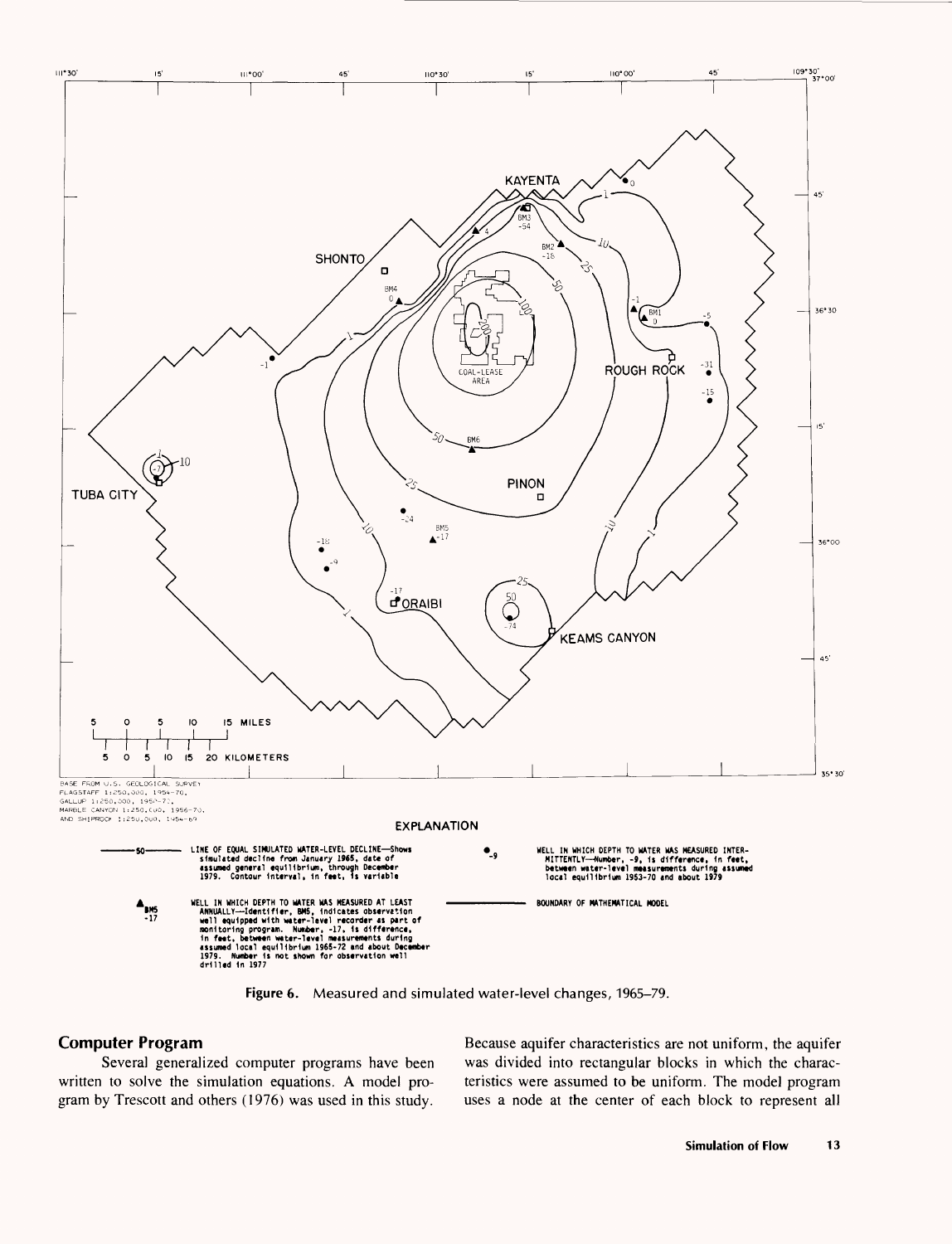characteristics of the block. The program solves for the head and flow at each node by using a two-dimensional, finite-difference approximation to the partial differential equation for ground-water flow. Various processes of inflow and outflow at a block are described by additional equations. The analytic equations and their finite-difference approximations are described in the model program documentation (Trescott and others, 1976, p. 1-26). No changes were made to the documented solution methods.

In estimating leakage to or from an overlying aquifer, the model program limits the effective head in the aquifer to the greater of the actual head or the top of the aquifer. For a confined aquifer that receives inflow by leakage, this limit is appropriate. For the Black Mesa area, the same function was used to simulate discharge from the aquifer to streams and springs in areas of unconfined conditions, where head was above the streams and springs but below the top of the aquifer. In those areas, use of the limit caused several difficulties, which included incorrect selection of confined instead of unconfined storage coefficient and incorrect computation of leakage or transmissivity. Therefore, the limit was removed from the model program for this study. Discharge was simulated in proportion to the difference between the elevation of the stream or spring and the head in the aquifer. This change caused no problems in the confined part of the aquifer, because in no simulation of past or future water levels would the elevation of the top of the aquifer have been properly substituted for head. The revised program may not be directly applicable to other aquifers.

Input to the model program includes data that describe the physical area and thickness of the aquifer, the array of blocks used in computations, and initial estimates of head in each block. In general, these data were not changed during calibration. Other required data describe the water budget and the hydraulic characteristics of the aquifer and upper confining beds. These data were modified within reasonable limits during calibration.

The locations of the blocks used to simulate the N aquifer are shown in figure 7. Each block is a square with 2 mi to a side. The grid lies approximately northeast to southwest. Only those blocks for which computations were made are shown. The block size was selected as a reasonable compromise between the available data and the detail desired in the results.

Because the simulation equations are solved using average conditions over each block, the results probably will not reflect conditions that change in an area smaller than one block. In contrast, conditions that are uniform over several blocks generally will be represented adequately. Therefore, simulated heads in the area of confined conditions should be reliable. The water level in a pumping well that occupies  $1 \text{ ft}^2$ , however, will not agree with the simulated head in a 4-square-mile block.

The simulated head can be adjusted to estimate the pumping level, but the adjustment may be large.

The boundaries of the model grid match the physical boundaries of the N aquifer in all but two areas (fig. 2). In the northwest the boundary was selected to approximate a ground-water divide that extends from near Shonto to the Echo Cliffs northwest of Tuba City. South of the divide, water in the N aquifer moves toward Moenkopi Wash; north of the divide, water moves toward the Colorado River. No water flows across the divide, and no simulated change in head was sufficient to move it. In the northeastern part of the area near the mouth of Laguna Creek, an arbitrary boundary was placed at a narrow neck in the aquifer. Underflow through the neck out of the study area was estimated.

# **Calibration**

Calibration of the simulation model involves estimating all aquifer characteristics and inflow or outflow rates at each node. Although many measurements or computations have been made of water levels in wells, aquifer thickness, and transmissivity, data are not available for most nodes. Some data may be incorrect or be subject to multiple interpretations. Therefore, an initial estimate of each characteristic was made, and the model was used to compute the water level at each node. Disagreement between a measured water level in a well and the computed water level for the node is to be expected because the value for the node represents a much larger area. A large disagreement, however, indicated that estimated aquifer characteristics or flow rates were wrong. New estimates, which were within the range of values observed in the field, were made and tested by recomputing the water levels. This process was repeated until computed water levels were acceptably close to measured values. The calibration was done in two phases; one phase was for equilibrium conditions and one for nonequilibrium conditions.

#### **Equilibrium**

The model was calibrated initially for equilibrium conditions. The N aquifer was assumed to be in equilibrium before 1965. Computed water levels in the equilibrium calibration were tested against water levels measured as late as 1972 in areas not affected by pumping.

Discharge to streams and springs and seepage to alluvium were simulated by a leakage function that varies the discharge as head in the aquifer varies. Evapotranspiration was simulated by a function that reduces the discharge as the depth to water below the land surface increases. Recharge from precipitation was simulated as a constant rate at each node where the aquifer crops out. Inflow by leakage from the upper confining bed was simulated in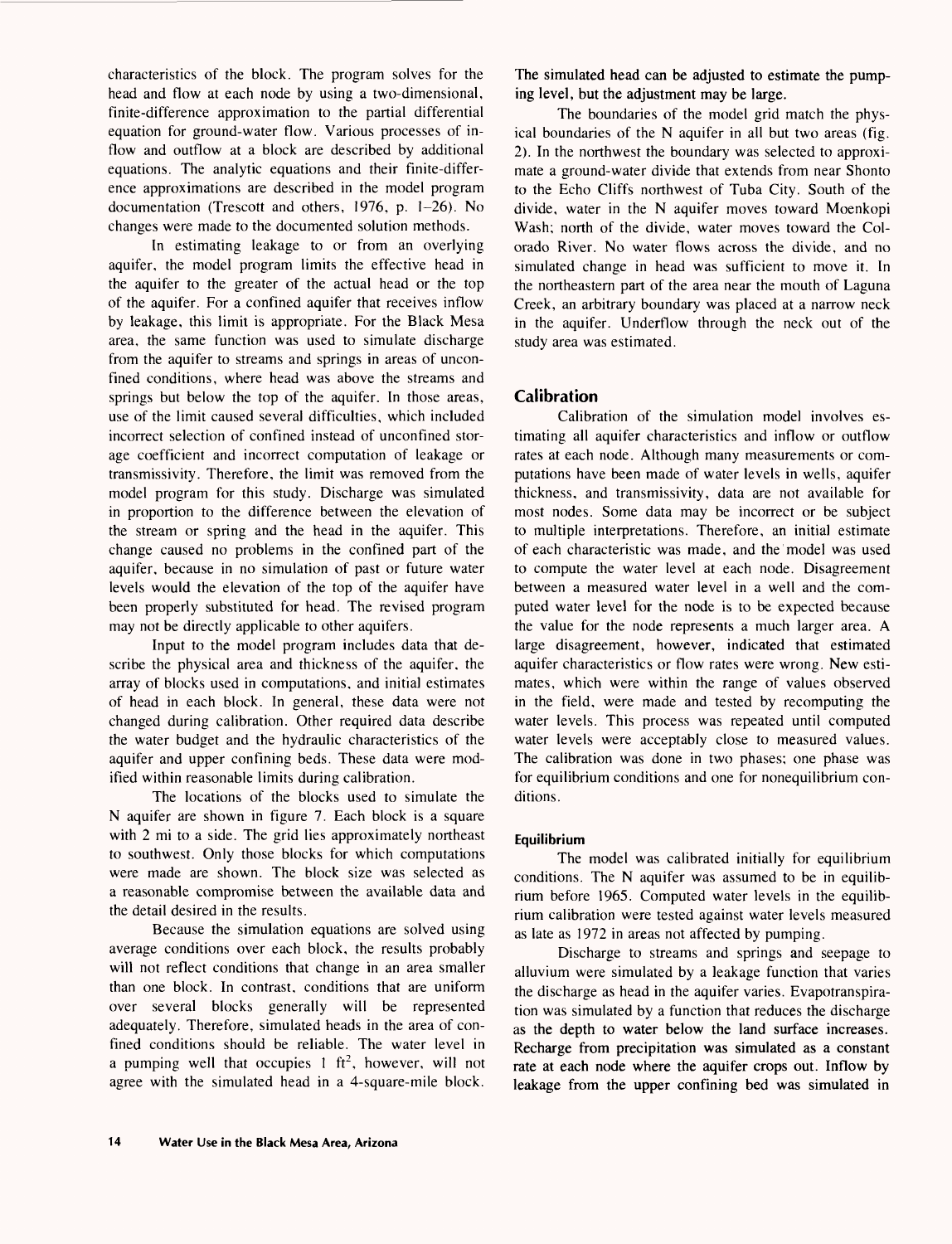the area where the D aquifer is present. The factors that control inflow and outflow were adjusted during the equilibrium calibration. Figure 7 shows the location of all nodes for which inflow or outflow was simulated, and table 2 summarizes the model water budget developed in this phase.

During equilibrium calibration, hydraulic conductivity was also adjusted. An average value of 0.65 ft/d was used over large areas, and adjustments were limited to the range from 0.32 to 0.97 ft/d. The transmissivity of the aquifer derived from this adjustment is shown in figure 8. Maximum transmissivity of the aquifer was thus estimated to be about 1,000 ft<sup>2</sup>/d in the area of greatest saturated thickness, which is between Tuba City and Shonto. Simulated transmissivity ranged from about 300 to 800 ft<sup>2</sup>/d in the area where the long-term aquifer-test analysis gave a value of 700 ft $2/d$ .

The simulated potentiometric surface derived from equilibrium calibration and water levels in wells measured during local equilibrium are shown in figure 3. The average difference between the initial estimate and the simulated value of head at each node was about 18 ft. Measured water levels generally were within 50 ft of simulated levels or about one-fourth of the contour interval used.

#### **Nonequilibrium**

Further calibration was done for the period of nonequilibrium from 1965 through September 1977, and the model was tested using data through 1979. During the calibration period, increasing amounts of ground water were withdrawn from the aquifer. In this phase the head values developed in the equilibrium calibration were used as input data so that changes in head caused by withdrawals could be examined independently of changes due to inaccuracies in the equilibrium calibration. The model program divides time into discrete "pumping periods" during which average values are used for pumpage, evapotranspiration, and other processes, although they actually vary daily or hourly. Six pumping periods were used in nonequilibrium calibration. The periods selected and the average rates used were assumed to be reasonable approximations of actual conditions. Withdrawal from the aquifer was simulated as a constant rate during each period at each node with a pumping well. Withdrawals by windmills are small and were not included. Figure 7 shows the locations of nodes at which pumping was simulated.

Nonequilibrium calibration involved adjusting aquifer characteristics, primarily the storage coefficient, to match computed rates of water-level decline with measured ones. Figure 5 shows simulated withdrawal rates and measured and simulated water-level changes in the six observation wells in the monitoring program. The well locations are shown in figure 6. Simulated declines were in

good agreement with measured values for all wells except BM2. That well agreed more closely with the simulated decline in the next node northeast of the well. The well is near a monocline where the rocks dip steeply to the west and near the boundary between confined and unconfined conditions in the aquifer. The difference between measured and simulated response may be due to imprecision in defining the distance to the area of unconfined conditions, to locally significant vertical flow components in the aquifer, or to other errors in the estimated aquifer characteristics.

Although observation wells BM1 and BM2 are about the same distance from the Peabody well field, measured and simulated water levels declined during this period in BM2 but not in BM1. Well BM1 is in a small area of unconfined conditions related to local geologic structure, and the storage coefficient is 0.1. Near BM1, 10 acre- ft of water would be produced by a head decline of 0.16 ft over an area of 1 mi<sup>2</sup>. BM2 is in the area of confined conditions, and the storage coefficient is about 0.00035. The production of 10 acre-ft of water near BM2 would require head to decline  $45$  ft over 1 mi<sup>2</sup>. Thus, the increase in storage coefficient in moving from confined to unconfined conditions greatly restricts decline caused by distant pumping.

After the model was calibrated through September 1977, it was tested by entering pumping rates for the period through 1979. The model reasonably reproduced measured hydrographs during this period without further adjustment, including the hydrograph of observation well BM6, which was drilled in 1977 (fig. 5). Figure 6 shows simulated and measured water-level declines to the end of 1979 throughout the Black Mesa area. The declines are limited almost entirely to the area of confined conditions (compare figure 3 with figure 6). Decline exceeds 10 ft in an area of about  $2,300$  mi<sup>2</sup> and exceeds 100 ft in about  $200 \text{ mi}^2$ . The largest declines are around the Peabody well field, but other pumping centers are evident at Kayenta and Oraibi and near Keams Canyon and Tuba City. The declines diminish in a short distance northwest of the mine because unconfined water is nearby. South of the mine where the aquifer becomes thin, the declines diminish gradually. Municipal pumping has added to the decline in this area, but simulated pumping rates were mainly estimates, which may be in error. Although measured declines in stock wells on the southeast and southwest sides of the mesa are greater than simulated values, in most of the Black Mesa area the agreement between simulated and measured water-level changes is good.

The maximum decline simulated for a 4-squaremile block was about 220 ft near the mine. In that block, however, the decline near the pumping well was estimated by the model to be about 400 ft. Assuming 75 percent well efficiency, drawdown in the well would be about 530 ft. Total pumping lift, which is the sum of drawdown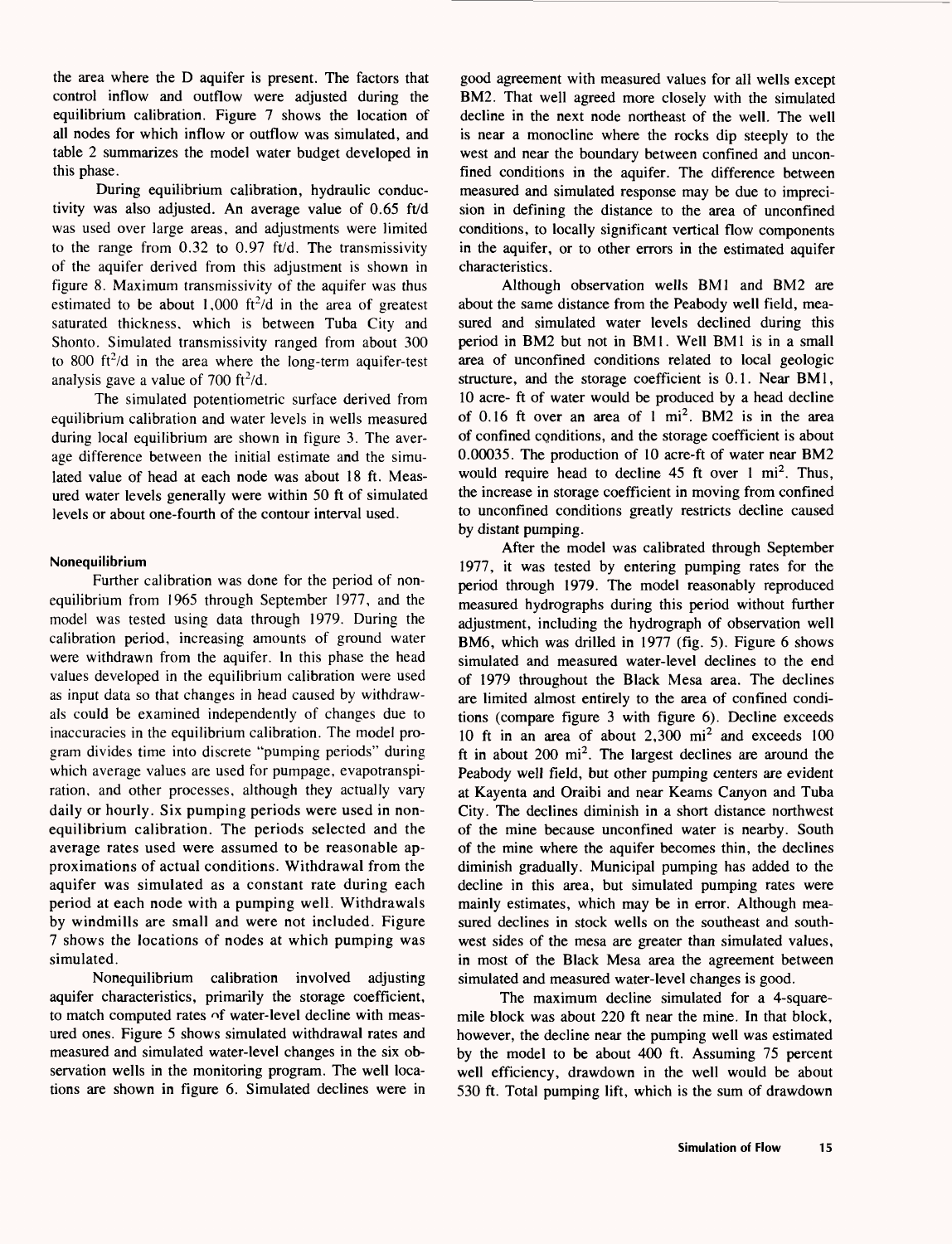

**Figure** 7. Finite-difference grid and boundary conditions used in mathematical model.

and depth to water during equilibrium, would be about equilibrium calibration is summarized in table 2. For 1,200 ft. 1979, simulated reduction in storage accounted for more The water budget for 1979 developed from the non- than 95 percent of withdrawals. From 1965 through 1979,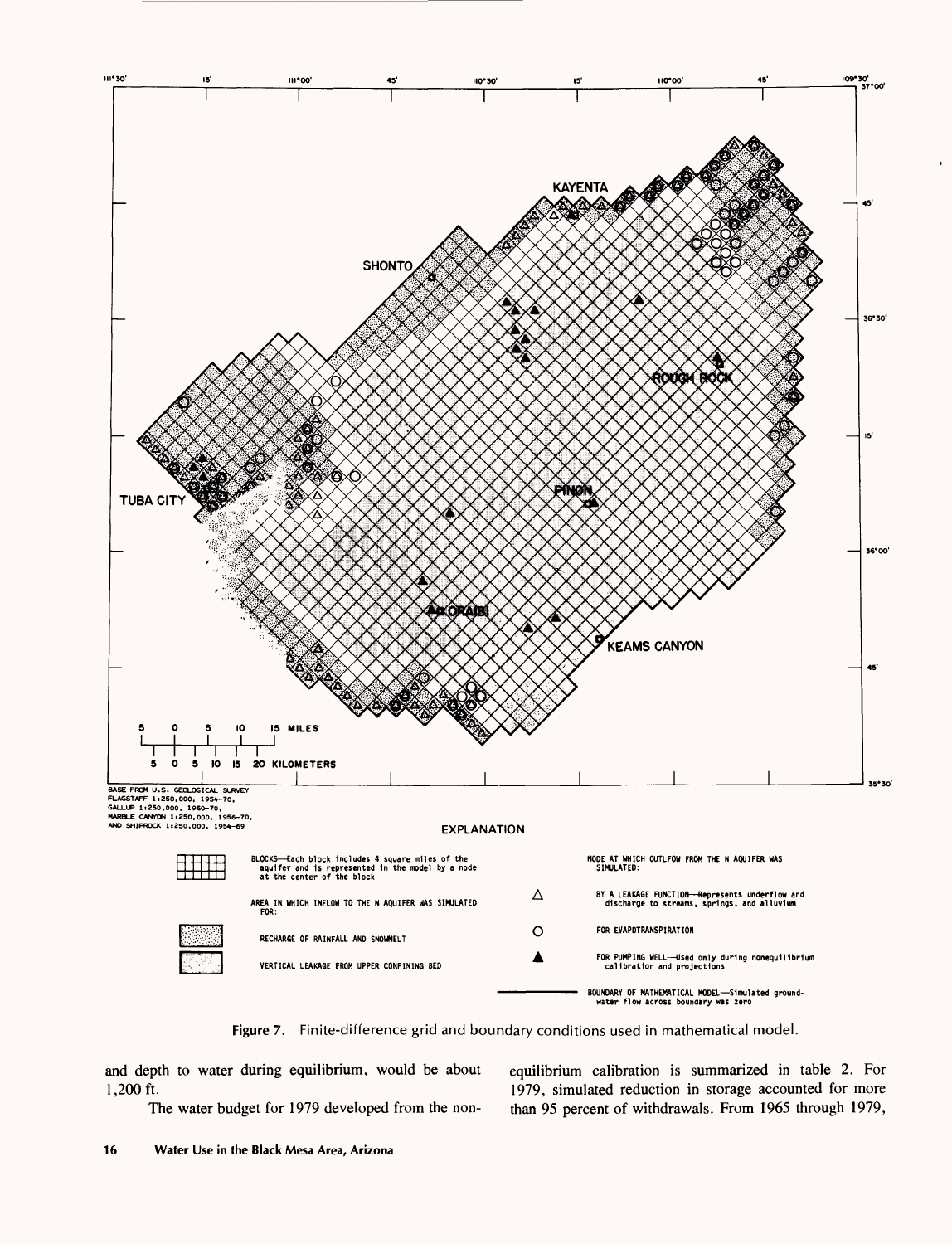#### **Table 2.** Simulated water budget of the N aquifer in 1964 and 1979

[Values, in acre-feet, are not intended to imply accuracy to the precision shown]

|                                                                                                                                                                                                                                                                                                                           | 1964                                                                        | 1979                                                                                         |  |  |
|---------------------------------------------------------------------------------------------------------------------------------------------------------------------------------------------------------------------------------------------------------------------------------------------------------------------------|-----------------------------------------------------------------------------|----------------------------------------------------------------------------------------------|--|--|
| Inflow:                                                                                                                                                                                                                                                                                                                   |                                                                             |                                                                                              |  |  |
| Recharge from infiltration of rainfall<br>and snowmelt<br>Near Shonto<br>West of Black Mesa<br>East of Black Mesa<br>Vertical leakage from the upper<br>confining bed<br>Total inflow  13,130                                                                                                                             | 4,830<br>4,480<br>3,620<br>200                                              | 4,830<br>4,480<br>3,620<br>12,930<br>240<br>13,170                                           |  |  |
| Outflow:                                                                                                                                                                                                                                                                                                                  |                                                                             |                                                                                              |  |  |
| To streams, springs, and alluvium<br>Near Moenkopi Wash<br>Near Laguna Creek<br>In other areas<br>Underflow near mouth of Laguna Creek<br>Evapotranspiration<br>Withdrawals <sup>1</sup><br>Industrial (confined) $\ldots$ ,,,,,,,,,,,<br>Nonindustrial (confined)<br>Nonindustrial (unconfined)<br>Total outflow  13,130 | 5,500<br>2,500<br>1,700<br>9.700<br>450<br>2,980<br>0<br>Ω<br>$\Omega$<br>0 | 5,490<br>2,410<br>1,700<br>9,600<br>450<br>2,940<br>3,590<br>850<br>1,010<br>5,450<br>18,440 |  |  |
| Change in storage (inflow minus outflow)                                                                                                                                                                                                                                                                                  | 0                                                                           | $-5,270$                                                                                     |  |  |

<sup>&</sup>lt;sup>1</sup>Does not include withdrawals from wells equipped with windmills,<br>hich were assumed to be negligible. In 1964, does not include withwhich were assumed to be negligible. drawals of small municipal systems, which were assumed to be negligible. Values for 1979 do not agree with those given in table 1 because this table is based on pumping periods not equivalent to the calendar-year basis of table 1 .

simulated reduction in storage was also more than 95 percent of the 44,000 acre-ft withdrawn, but total storage in the aquifer decreased less than 0.03 percent. Simulated outflow near Laguna Creek decreased 4 percent from 1964 to 1979, primarily because of municipal pumpage at Kayenta. Also, small reductions in evapotranspiration and outflow near Moenkopi Wash and a small increase in vertical leakage were simulated.

# **Limitations and Use of the Model**

The model reasonably reproduced the behavior of the N aquifer by using a number of assumptions. Vertical components of flow were assumed to have little enough regional significance to justify use of a single-layer, twodimensional model. The mathematical assumptions in the model program were accepted for use in the model. Only geologic units that were assumed to be hydraulically significant were included in the simulation. The calibrated input data were assumed to describe accurately the water budget and hydraulic characteristics of the aquifer.

One way to evaluate the accuracy of the estimated aquifer characteristics is to examine the sensitivity of the results to other input values. The calibrated model includes estimates at every node, but they are not unique. Other combinations of estimates that are consistent with field

observations could be selected that would simulate the N aquifer equally well. A 10-percent increase in transmissivity throughout the model caused simulated equilibrium head to decline about 13 ft and reduced simulated decline from 1965 through 1979 by about 5 percent. Reducing recharge by 10 percent caused equilibrium head to decline about 18 ft but made no change in simulated declines from 1965 through 1979. Reducing the leakage from the upper confining beds to zero caused equilibrium head to decline an average of 7 ft but had little effect on simulated declines through 1979. Changing the storage coefficient did not change the equilibrium head but changed the rate of decline due to stress. Increasing the confined storage coefficient by 50 percent reduced average decline through 1979 by 23 percent; however, decreasing it 50 percent increased the decline 66 percent. Changing the unconfined storage coefficient had little effect because most of the declines have occurred in areas of confined conditions. The value of 0.1 that was used is a minimum estimate. If the true value is higher, future head declines in areas of unconfined conditions would be less than those projected using this model.

Additional field data could help verify or correct some of the assumptions. The most important continuing monitoring effort concerns pumpage. Water use by communities is increasing, and several new community water systems have been established on Black Mesa since the late 1970's. Community water use probably will exceed pumpage at the Peabody mine by about 1990. Pumping from the area of confined conditions affects water levels in all other wells in that area in a short time. Therefore, accurate pumpage data are essential. Also, monitoring of water levels in observation wells will help check the accuracy of model calibration.

Several new activities would provide useful data to test the model. Periodic discharge measurements of selected springs and of Laguna Creek east of Kayenta would be helpful. Every 3 to 5 years, water-level measurements in 20 to 50 wells selected in light of model projections would be valuable to test and improve the calibration. An additional observation well near the Peabody mine equipped to monitor head at several points distributed vertically in the system would be useful. Well-designed aquifer tests could provide a check on the magnitude and variation of transmissivity and storage coefficient. If new wells are drilled, data would be obtained on the total thickness of the geologic units, and core samples could be taken for laboratory analyses to determine the specific yield of the aquifer and the vertical hydraulic conductivity of the confining beds.

These activities would provide additional descriptive data about the aquifer and its response to stress. Accurate data are the necessary foundation of reliable simulation modeling.

The calibrated model can be used to project future conditions in the N aquifer and to compare the effects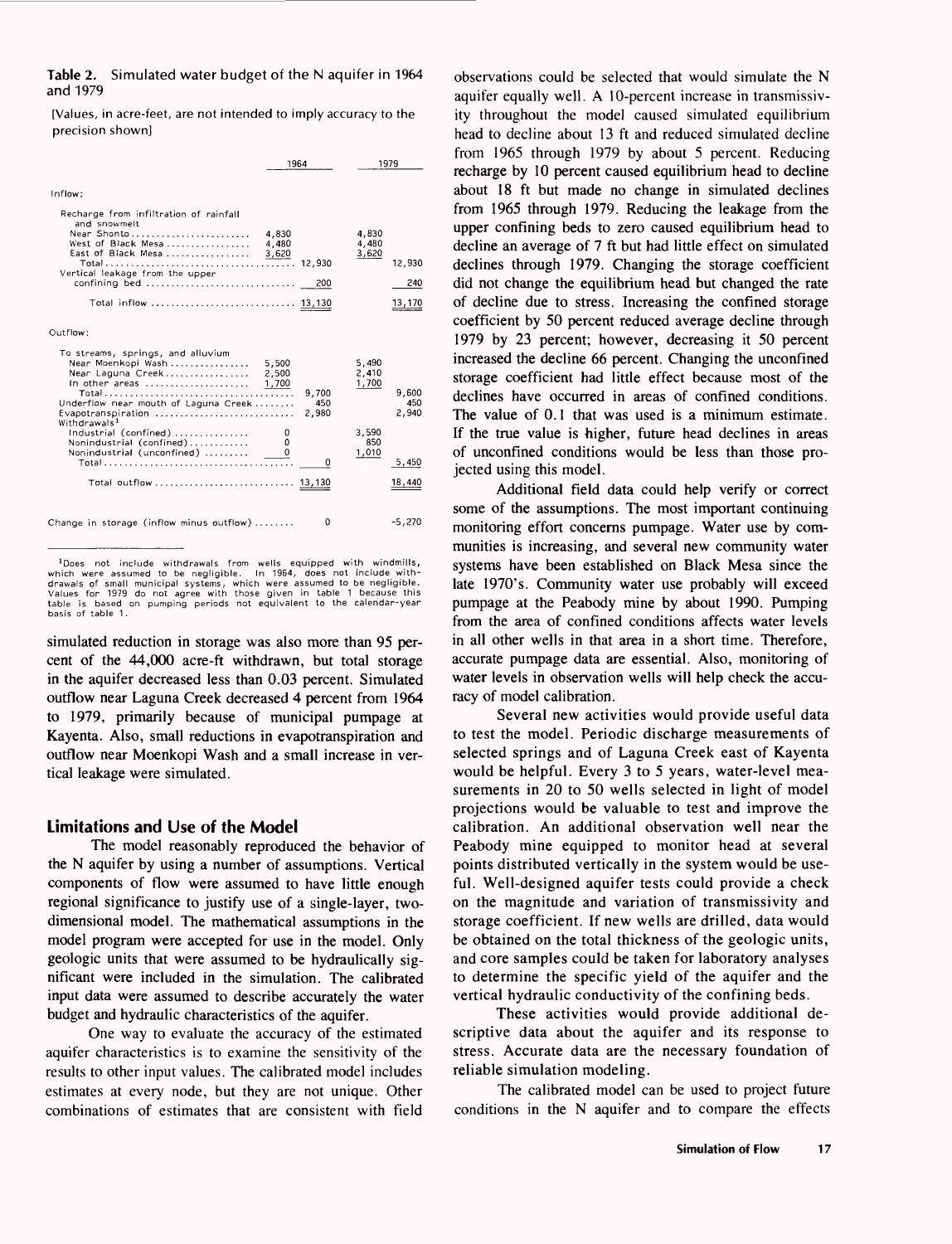

**Figure 8.** Transmissivity used in equilibrium simulation.

of alternative development plans. The model can provide a basis for more detailed studies of smaller areas within the aquifer and can be used to guide future data-collection activities. The model program, calibrated input data, and model output are on file in the offices of the U.S. Geological Survey, Tucson, Arizona.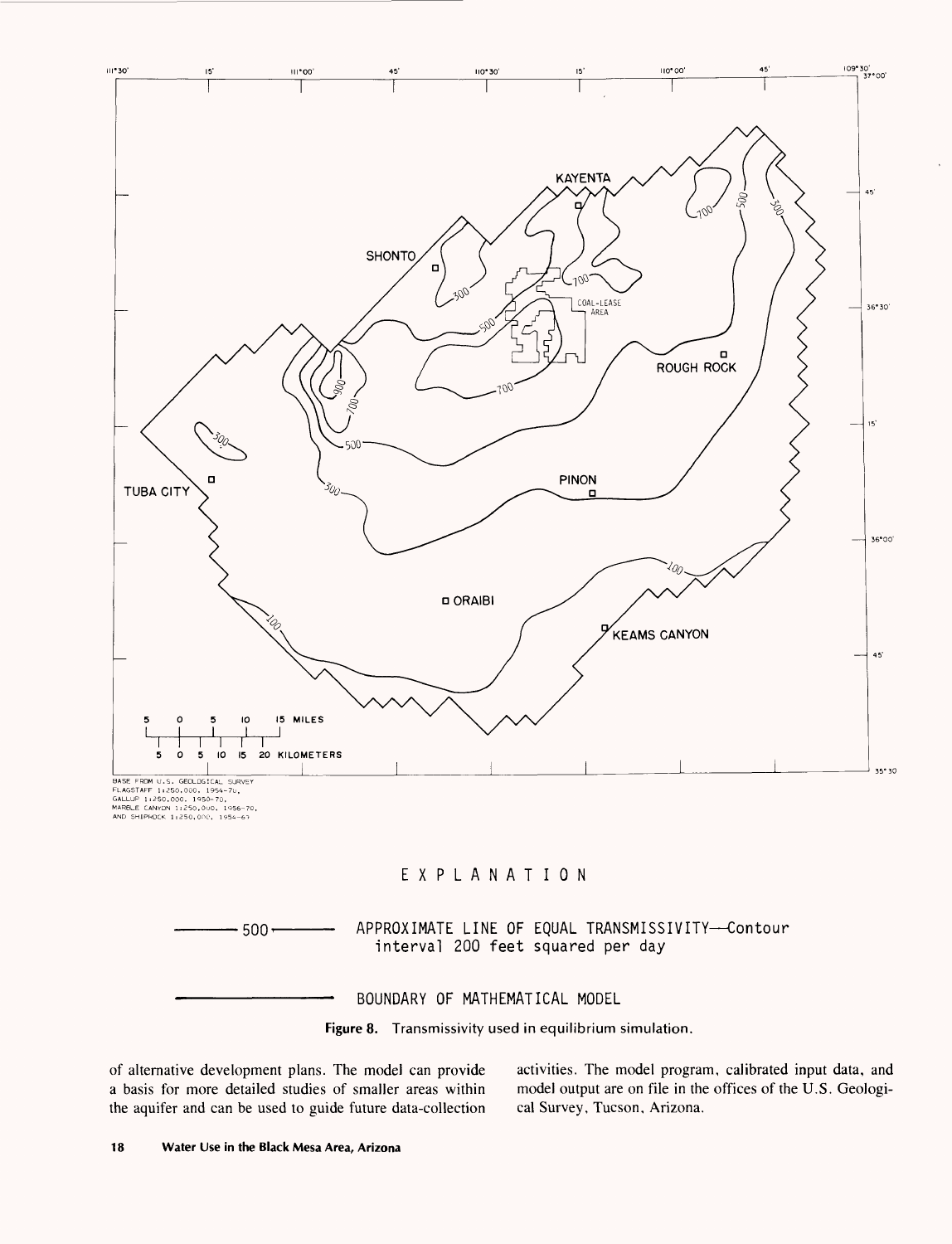The accuracy of any projection is limited by the accuracy of the estimated aquifer characteristics and the estimated future pumpage. The relative magnitude of past and future pumpage is also important. This model of the N aquifer has been tested against 9 years of stress during which pumpage averaged 35 percent of the annual inflow to the aquifer. However, inflow and outflow that were not accounted for in the simulation may be occurring. Greater future stresses, therefore, may cause unanticipated responses by the aquifer. If any of these effects becomes evident in the future, the model should be recalibrated to include them.

# **PROJECTED EFFECTS OF FUTURE WITHDRAWALS**

Because the model was successful in simulating conditions in the N aquifer from 1965 through 1979, it was assumed that the model could make reasonable estimates of the water levels that would result from future pumping from the aquifer. Four projections were made of future pumping rates and the resulting water-level changes. Because the existing coal leases expire in 2001, the projections were carried through 2014 to estimate the remaining effects of mining in the years after it ends. Simulated pumping was mainly from the area of confined conditions under Black Mesa. Larger pumping rates would be possible with less regional head decline if the pumping were distributed in areas of unconfined conditions.

Projections are most useful as comparisons rather than exact estimates of future water levels. The simulated water-level changes discussed in this section represent average conditions over 4-square-mile blocks. Simulated water levels do not represent water levels in pumping wells.

The pumping rates used in the projections to simulate withdrawal at the coal mine and other withdrawal in areas of confined and unconfined conditions are shown in figure 9. Projection 1 used pumping rates that were considered most likely on the basis of pumpage increases during the calibration period. Projections 2 and 3 used pumping rates that estimated the lowest and highest probable withdrawals, respectively. Projection 4 simulated what might have happened if the coal mine had never begun operating; the projection allowed all other withdrawals to increase as in projection 1. The difference between the results of projections 1 and 4 is an estimate of the effect of pumping at the Peabody mine. The differences between projections 1, 2, and 3 show the possible range of effects caused by other pumping from the aquifer. The pumping rates shown in figure 9 were distributed among a number of assumed pumping locations. If future pumping in fact is distributed differently, the results would differ from those given in this section.



**Figure 9.** Simulated ground-water withdrawals, 1965- 2014.

# **Projection 1—Most Likely Increase in Pumpage**

Projection 1 combined continued pumping at the Peabody mine with continued increases in all other pumping (fig. 9A). Future pumpage at the mine was estimated as 3,700 acre-ft/yr, which is the past average rate, through 2001. Pumping at the mine was assumed to cease after 2001. Future pumpage by communities was estimated on the basis of increases during the calibration period. This nonindustrial pumpage was estimated to exceed 5,100 acre-ft in 2001.

Simulated water-level declines for projection 1 in 2001 are shown in figure 10. Projection 1 simulated more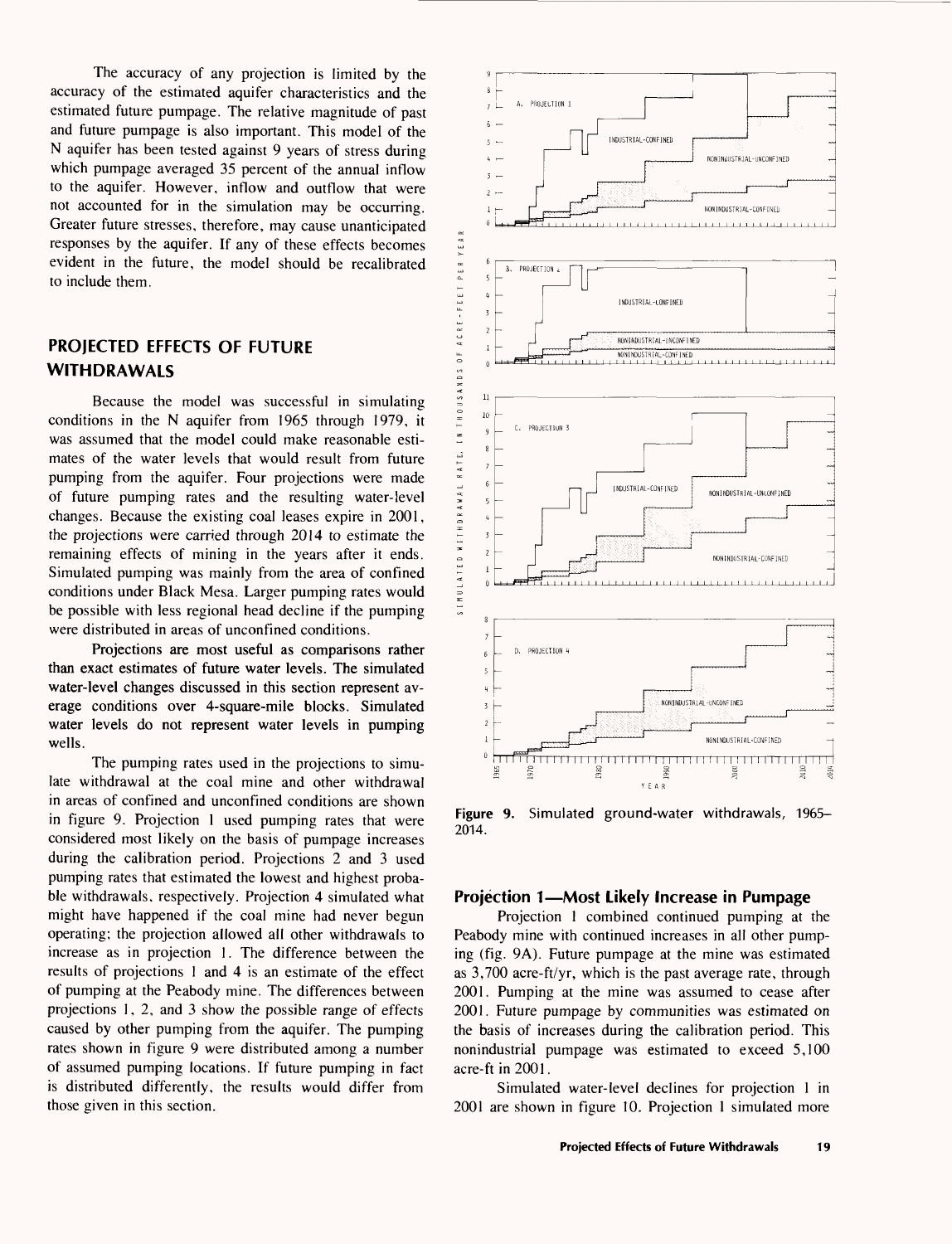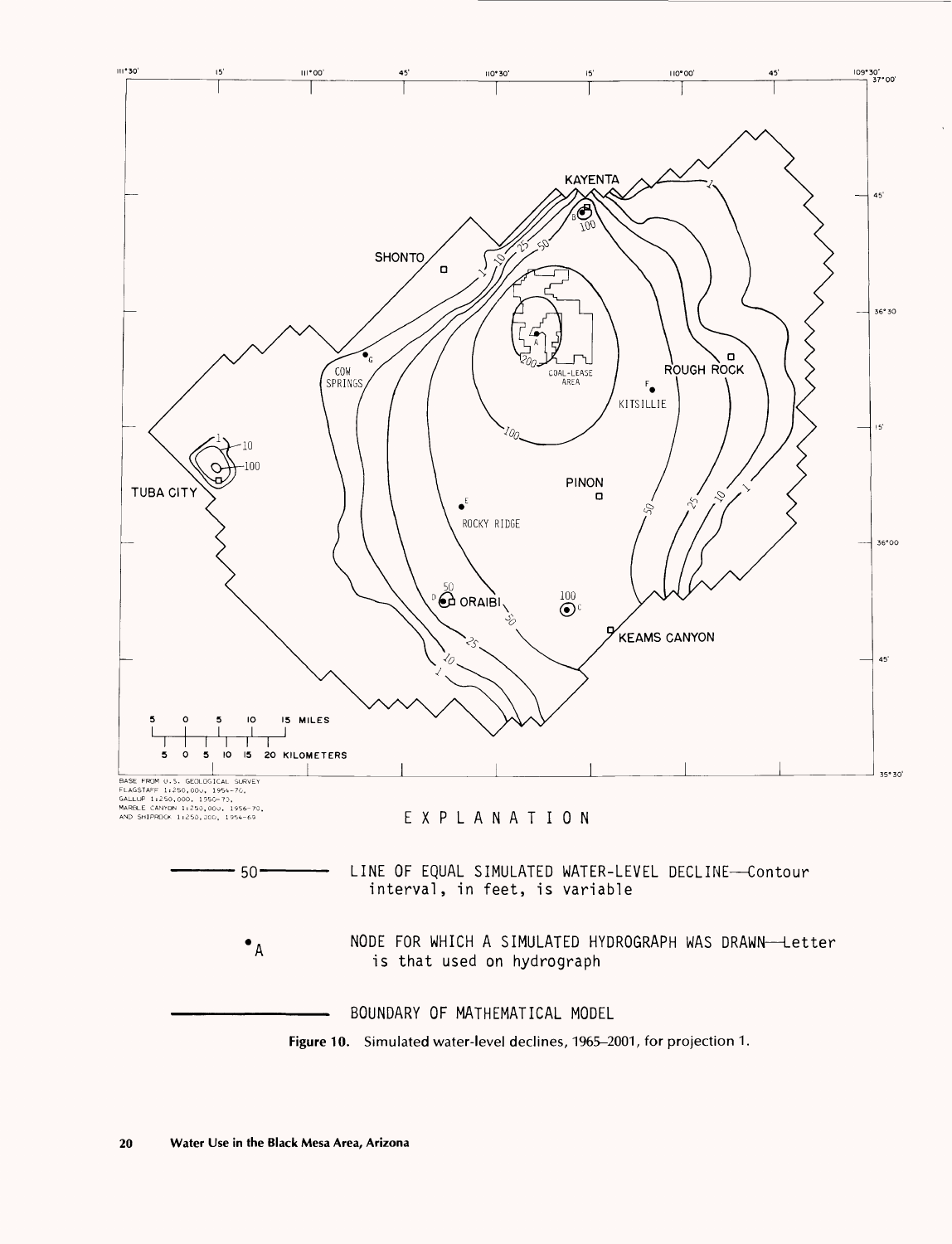than 25 ft of decline in most of the area of confined conditions (fig. 3) and more than 100 ft in an area of 440  $mi<sup>2</sup>$  near the mine. In contrast, in 1979 (fig. 6) more than 10 ft of decline was estimated in most of the area of confined conditions and more than 50 ft in 580 mi2 near the mine. The maximum decline simulated for a 4 square-mile block near the mine was about 220 ft in 1979 and 260 ft in 2001. More than 80 percent of the expected maximum decline already has occurred. Simulated decline in 2001 is apparent around other pumping centers near Kayenta and Keams Canyon. Although simulated pumpage at Tuba City was greater than that at Kayenta, decline of more than 10 ft was simulated in only three blocks near Tuba City because the water is unconfined in that area. The projection indicates that most water withdrawn at the mine during the period 1980-2001 will come from storage in the areas of unconfined conditions that surround Black Mesa.

Simulated water-level declines for projection 1 in 2014, which is 13 years after the assumed end of pumping at the mine, are shown in figure 11. Simulated water levels were substantially higher than those for 2001. The projection simulated 10 to 50 ft of residual decline under most of the mesa, but more than 140 ft of decline was simulated at pumping centers near Kayenta and Keams Canyon. Near Tuba City, the maximum decline simulated in a block was about 160 ft, but in most other areas of unconfined conditions declines probably will be less than 1 ft. As the large projected declines under Black Mesa diminish, storage in the area of confined conditions would increase and water would move from storage in surrounding areas. Declines in the surrounding areas would be almost too small to measure because the unconfined storage coefficient is much greater than the confined storage coefficient.

Hydrographs of water-level changes simulated by projection 1 for seven points in the aquifer are shown in figure 12. Locations of the points, labeled A-G, are shown in figures 10 and 11. Because withdrawals are simulated as a constant rate during each pumping period, simulated declines sometimes appear as a series of steps, such as shown in figure 12B. Figures 12A and F show the recovery of water levels that would occur under projection 1 after 2001 in the area of confined conditions. At Kayenta and Oraibi, which are also in the area of confined conditions, the assumed increase in community pumpage would offset any recovery due to the cessation of pumping at the mine (figs. 12B and D). At Cow Springs, waterlevel decline would be small and would change slowly because the aquifer is unconfined (fig. 12G).

The water budget of the aquifer in 2001 and 2014 as simulated by projection 1 is shown in table 3. From 1965 through 2001, about 210,000 acre-ft of water would be withdrawn, of which 94 percent would be from storage. Total storage would decrease about 0.1 percent from 1965 to 2001. The rest of the withdrawal would be accounted for by reduction of discharge to streams and springs, reduction of evapotranspiration, and increased leakage from the upper confining bed. By this estimate, discharge from the N aquifer to streams and springs would be about 5 percent less in 2001 than that in 1964; most of the reduction would occur along Laguna Creek near Kayenta. Evapotranspiration would be about 5 percent less than that in 1964. Leakage would increase 30 percent but would amount to only 260 acre-ft/yr. The increased leakage would not cause significant head declines in other aquifers.

In 2014, storage would continue to contribute more than 85 percent of the water pumped. Discharge to streams and springs and by evapotranspiration would decrease about 6 percent from 1964, and leakage from the upper confining bed would be about 240 acre-ft. Although the projected decline of natural discharge is small, discharge rates are unlikely to return to those before 1965 in the foreseeable future. Despite the large changes in water levels during the 50 years simulated, only about 0.1 percent of the water in storage in the N aquifer would be withdrawn.

#### **Projection 2—No Increase in Pumpage**

Projection 2 assumed that future pumpage would be equal to pumpage in 1980, which is the lowest probable withdrawal. Future water-level declines are unlikely to be less than those simulated by projection 2. Withdrawals were estimated as 3,700 acre-ft/yr from 1980 through 2001 at the Peabody mine and 1,870 acre-ft/yr from 1980 through 2014 for all other users (fig. 9B).

Simulated water-level declines for projection 2 were similar to those for projection 1 near the Peabody well field (fig. 12A), in areas of confined conditions with little community pumping (fig. 12F), and in areas of unconfined conditions (fig. 12G). In contrast, simulated declines for projection 2 were substantially less in areas of confined conditions where community pumpage has increased rapidly (figs. 12B and D). Figures 12C and E represent an intermediate condition of sites at which significant decline is due to pumping at the mine and also local pumping.

The simulated water budget for projection 2 indicates that most water withdrawn would come from storage (table 3). Simulated outflow to streams, springs, and alluvium decreased less in projection 2 than in projection 1.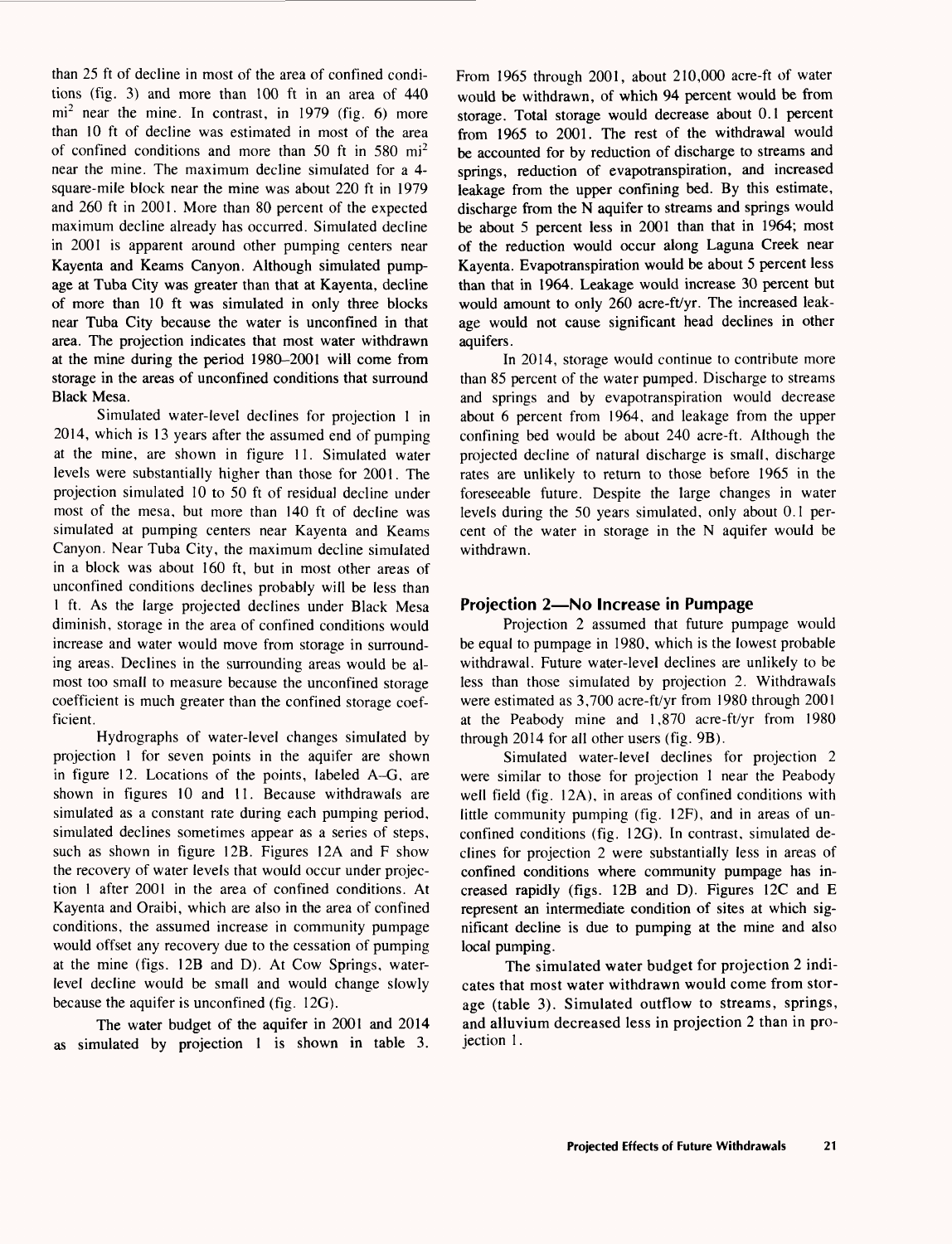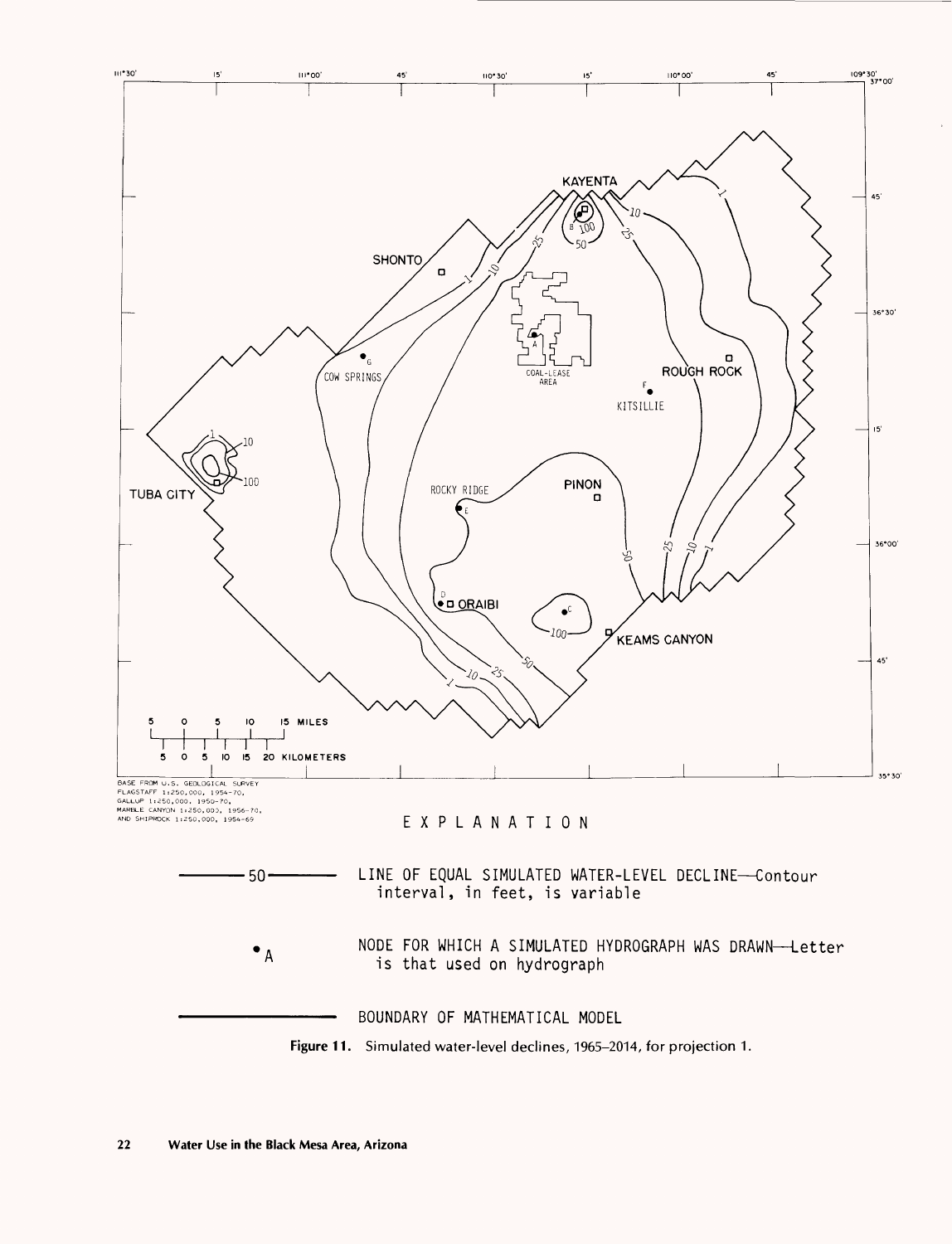

**Figure 12.** Simulated water-level changes, 1965-2014, for projections 1, 2, 3, and 4.

# **Projection 3—Maximum Probable Increase in Pumpage**

Projection 3 assumed that withdrawal from the aquifer in the area of confined conditions would increase at twice the present (1980) rate. Future withdrawals probably will be less than the assumed withdrawals. Withdrawals at the mine were estimated as 3,700 acre-ft/yr through

2001 (fig. 9C). Other simulated withdrawals totaled 6,370 acre-ft in 2001 and 9,580 acre-ft in 2014. Simulated pumpage increases at Tuba City were the same as those in projection 1. Future water-level declines in the area of confined conditions are unlikely to be greater than those simulated by projection 3.

Increasing the assumed pumping rates above those used in projection 1 had little effect on simulated declines near the mine and in areas of unconfined conditions (figs. 12A, F, and G). The increased pumping caused a larger increase in simulated declines at Kayenta, Oraibi, and Rocky Ridge (figs. 12B, D, and E). The greatest simulated change was near Keams Canyon (fig. 12C). Because the saturated thickness and transmissivity of the aquifer are low in that area (figs. 4 and 8), a large hydraulic gradient would be needed to draw water toward a well at the rate simulated, which was 150 acre-ft for 2001 and 230 acre-ft for 2014.

As in the other projections, most of the withdrawal was balanced by a simulated reduction in storage (table 3). Projected outflow to streams, springs, and alluvium in 2001 was 6 percent less than in 1964, and in 2014 it was 9 percent less. Simulated evapotranspiration declined about 6 percent by 2014, and leakage from the upper confining beds reached a maximum that was simulated as 270 acre-ft for 2001. Even the maximum leakage rate would not cause significant head declines in other aquifers.

#### **Projection 4—No Pumpage for Mining**

Projection 4 was identical to projection 1 except that all pumping at the mine was excluded (fig. 9D). The difference in the results of this hypothetical projection and projection 1 is the simulated effect of pumping at the mine. In the coal-lease area and areas of unconfined conditions, nearly all the simulated water-level declines were caused by pumping at the mine (figs. 12A and G). At Rocky Ridge and Kitsillie in the central part of Black Mesa, most of the declines were related to the mine (figs. 12E and F). In areas with large community pumping, little of the simulated decline was caused by mine pumping (figs. 12B, C, and D). At Kayenta, over 85 percent of the simulated decline was caused by pumping for the community (fig. 12B).

For 2001, simulated outflow to streams, springs, and alluvium was 480 acre-ft less than in 1964 under projection 1 and 330 acre-ft less under projection 4 (tables 2 and 3). Therefore, two-thirds of the expected decrease would be caused by community pumping. Simulated evapotranspiration decreased and simulated leakage increased under both projections; about two-thirds of these changes would be caused by pumping at the mine.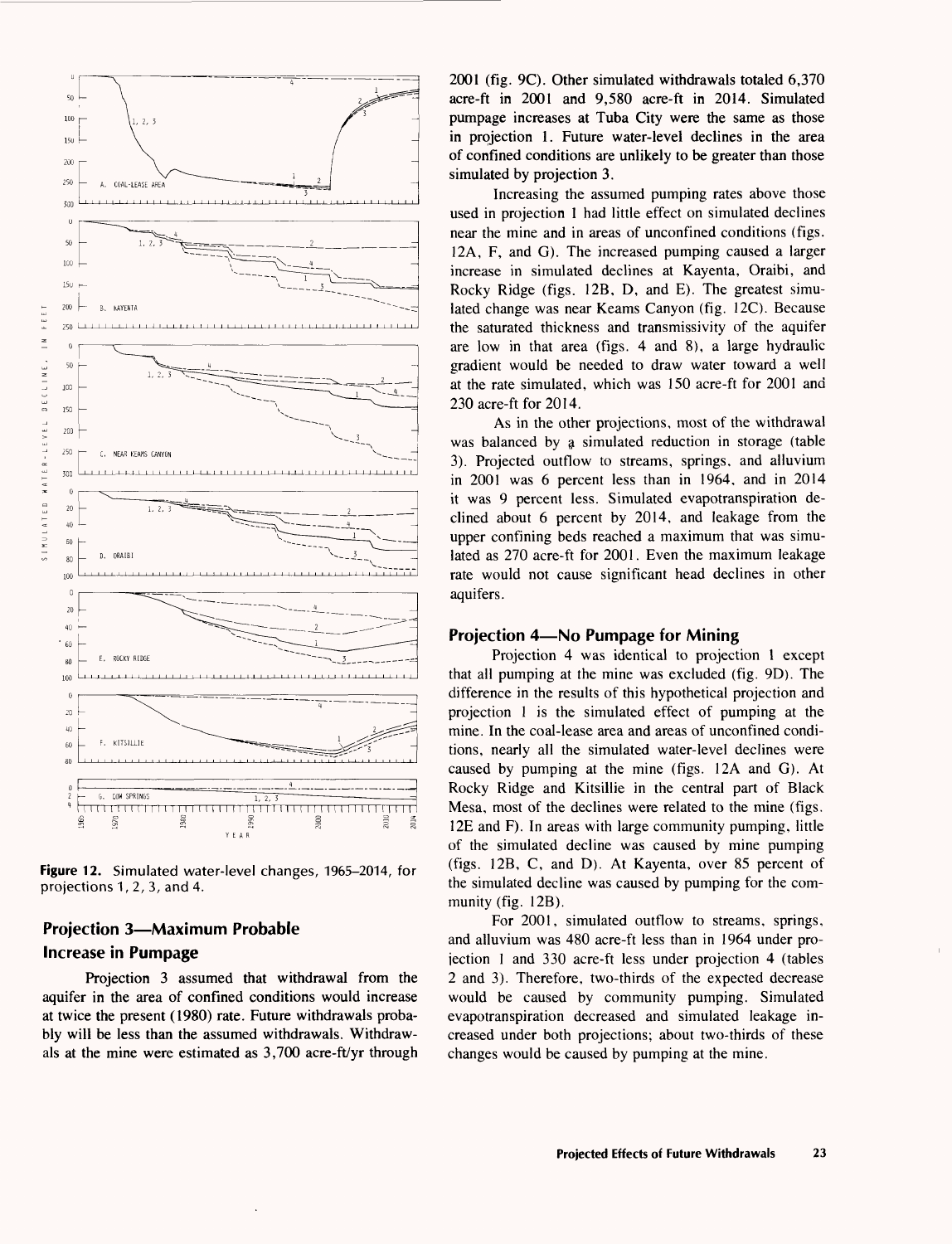[Values, in acre-feet, are not intended to imply accuracy to the precision shown. Projection numbers are explained in text]

|                                                                                                                                                                                      | Projection 1          |                                |                                | Projection 2                                    |                                 | Projection 3                                    |                                          | Projection 4                             |  |
|--------------------------------------------------------------------------------------------------------------------------------------------------------------------------------------|-----------------------|--------------------------------|--------------------------------|-------------------------------------------------|---------------------------------|-------------------------------------------------|------------------------------------------|------------------------------------------|--|
|                                                                                                                                                                                      | 2001                  | 2014                           | 2001                           | 2014                                            | 2001                            | 2014                                            | 2001                                     | 2014                                     |  |
| inflow:                                                                                                                                                                              |                       |                                |                                |                                                 |                                 |                                                 |                                          |                                          |  |
| Recharge from infiltration of<br>rainfall and snowmelt  12,930 12,930<br>Leakage from the upper<br>$\mathsf{confirming}\ \mathsf{bed}\ \dots\dots\dots\dots \quad\quad \mathsf{260}$ |                       | 240                            | 12,930<br>250                  | 12,930<br>220                                   | 270                             | 12,930 12,930<br>250                            | 12,930<br>220                            | 12,930<br>220                            |  |
| Total inflow  13,190 13,170                                                                                                                                                          |                       |                                | 13,180 13,150                  |                                                 |                                 | 13,200 13,180                                   |                                          | 13,150 13,150                            |  |
| Outflow:                                                                                                                                                                             |                       |                                |                                |                                                 |                                 |                                                 |                                          |                                          |  |
| To streams, springs, and<br>Underflow near mouth of<br>Laguna Creek<br>Evapotranspiration<br>Withdrawals $\ldots \ldots \ldots \ldots \ldots 8,940$<br>Total outflow  21,450 19,910  | 9,220<br>450<br>2,840 | 9,010<br>450<br>2,810<br>7,640 | 9,370<br>450<br>2,860<br>5,570 | 9,310<br>450<br>2,850<br>1,870<br>18,250 14,480 | 9,120<br>450<br>2,820<br>10,080 | 8,860<br>450<br>2,790<br>9,580<br>22,470 21,680 | 9,370<br>450<br>2,930<br>5,230<br>17,980 | 9,150<br>450<br>2,880<br>7,640<br>20,120 |  |
| Change in storage<br>$(inflow \text{ minus outflow}) \dots \dots \cdot -8,260 -6,740 -5,070 -1,330$                                                                                  |                       |                                |                                |                                                 |                                 | -9,270 -8,500                                   | -4,830 -6,970                            |                                          |  |

# **SUMMARY AND CONCLUSIONS**

Increasing withdrawal of water from the N aquifer in the Black Mesa area has caused water levels in some wells to decline. The N aquifer includes the Navajo Sandstone and parts of the underlying Kayenta Formation and Wingate Sandstone. The aquifer is exposed at the surface in about  $1,400$  mi<sup>2</sup> near the boundaries of the  $5,400$ square-mile study area. Saturated thickness ranges from about 1,050 ft in the northwestern part of the area to zero in the southeastern part. Hydraulic conductivity was estimated to average 0.65 ft/d, and maximum transmissivity was estimated to be about  $1,000$  ft $^2$ /d.

Water in the N aquifer is under confined conditions in an area of  $3,300$  mi<sup>2</sup> under Black Mesa, and water levels in that part of the aquifer are much more sensitive to withdrawals than those in the rest of the study area. The estimated confined storage coefficient varies with saturated thickness and reaches a maximum of about 0.0004 under the northern part of Black Mesa. Unconfined storage coefficient was estimated to range from 0.10 to 0.15. The production of 10 acre-ft of water from 1 mi2 of the aquifer, therefore, would require a water-level decline of less than 0.16 ft under unconfined conditions but at least 39 ft under confined conditions.

Annual recharge to the aquifer was estimated to be about 13,000 acre-ft, and at least 180 million acre-ft of water is in storage. The aquifer discharges mainly along Moenkopi Wash and Laguna Creek, which flow continuously in the winter. Withdrawal from the aquifer increased from negligible levels before 1965 to about 5,300 acre-ft in 1979. Peabody Coal Co., which operates a coal mine on Black Mesa and supplies a coal-slurry pipeline, withdrew an average of 3,700 acre-ft/yr from 1974 through 1979.

On the basis of these data, a mathematical model of the N aquifer was developed that simulated water levels during equilibrium—before 1965—and measured changes in water levels during the period 1965-79 with reasonable accuracy. The simulation model is capable of projecting the effects of future withdrawals from the aquifer to compare the effects of alternative management plans. The model can provide a basis for more detailed studies of smaller areas within the aquifer and can be used to guide future data-collection activities.

The model was calibrated for a period when withdrawals averaged 35 percent of inflow. Greater future stresses, however, may cause unanticipated responses by the aquifer. Long-term projections that include large increases in pumping should be used with caution.

Accurate data on future pumping are necessary to maintain the calibration of the model. Simulated waterlevel changes are sensitive to pumping rates, and recalibrating the model using inaccurate rates can introduce serious errors.

Four projections were made of water-level changes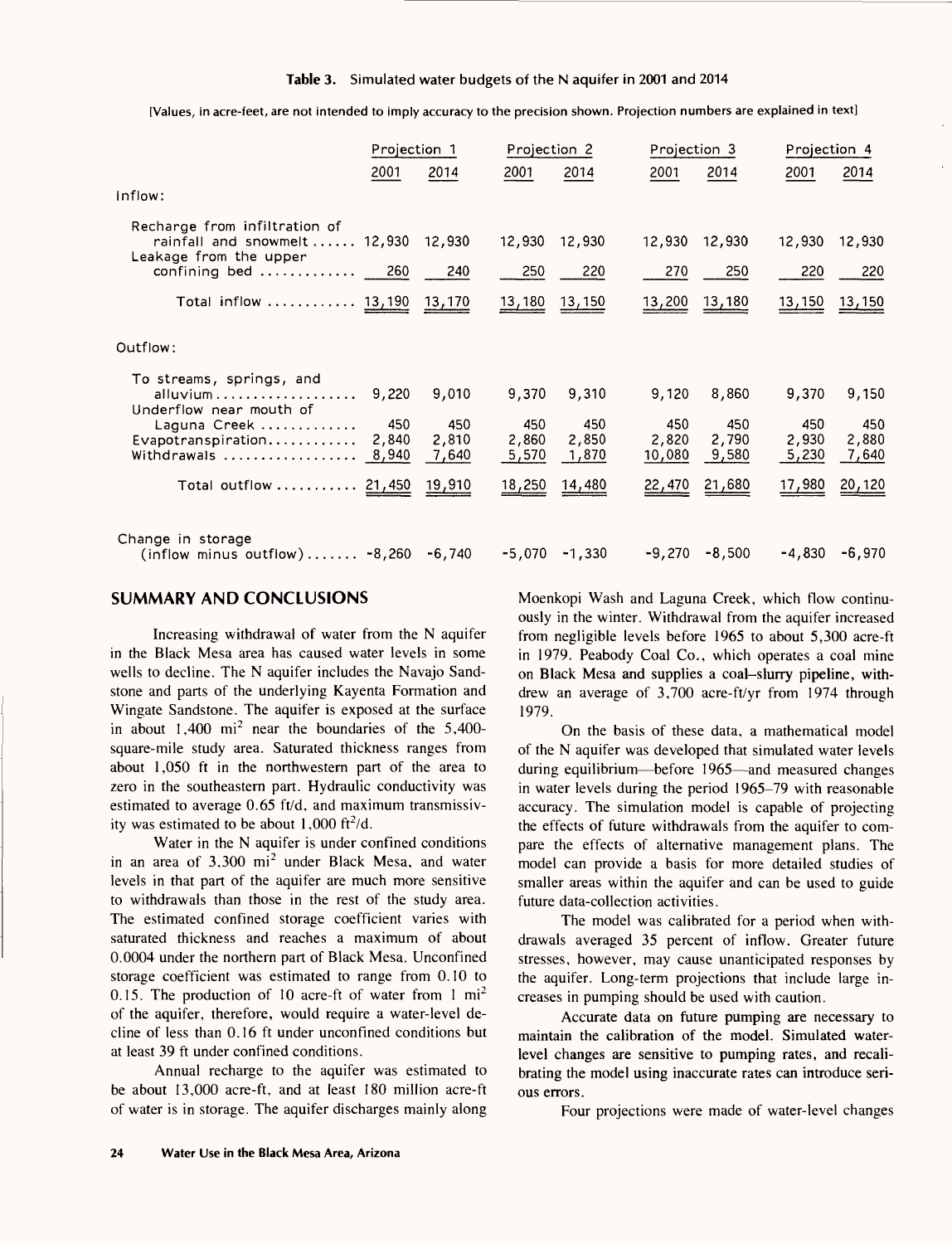in the N aquifer from 1965 to 2014. The effects of three possible future pumping schemes were compared with the changes that would have occurred if withdrawal at the coal mine never had begun. The projections assumed that withdrawal at the mine would stop in 2001 at the end of existing coal leases. In the most probable projection, more than 90 percent of all withdrawals through 2001 would come from water in storage, and discharge to streams and springs and by evapotranspiration would decrease by less than 10 percent. By 2014, most of the water-level declines near the mine would have recovered, and most of the reduction in storage would have been distributed as water-level declines of less than 1 ft in areas of unconfined conditions. Increased community pumping near Kayenta and Keams Canyon would have caused new centers of decline by 2014. Large water-level changes were simulated for the 50 years analyzed; however, only about 0.1 percent of the water in the N aquifer would be withdrawn.

Concern was expressed that head declines in the N aquifer might cause increased leakage of poor-quality water from overlying formations. Annual water- quality samples were collected from wells at the coal mine where stress is greatest. No changes in water quality have been detected through 1980. Leakage simulated by the model has increased slightly and is projected to continue increasing as long as pumping increases. Even the greatest simulated leakage rate, however, would cause little change in water quality.

No water-level changes attributable to pumping from the N aquifer have been measured in wells that tap other aquifers in the study area. The projected changes in leakage into the N aquifer would not cause significant water-level declines in other aquifers.

The simulated water-level changes represent regional effects only and are not equivalent to changes in pumping wells. The total lift in a pumping well includes the depth to water before 1965, any regional water-level change, and well losses and local drawdown caused by pumping the well. In the area of confined conditions the depth to water in 1965 generally was 500 to 1,500 ft. Projected regional declines were less than 200 ft in most of the area. Well losses and local drawdown depend on the pumping rate and generally are 50 to 500 ft in the Black Mesa area.

In some aquifers, wells must be deepened when water levels decline. In the N aquifer, deepening would be unnecessary. Where the water is unconfined, projected declines are small. Where water is confined, the water levels in wells in 1965 generally were more than 500 ft above the top of the aquifer. Projected regional declines would not lower water levels below the top of the aquifer. Pump settings, however, might need to be lowered in some wells.

# **SELECTED REFERENCES**

- Baldwin, H. L., and McGuinness, C. L., 1963, A primer on ground water: U.S. Geological Survey, 26 p.
- Cooley, M. E., Akers, J. P., and Stevens, P. R., 1964, Selected lithologic logs, drillers' logs, and stratigraphic sections, pt. <sup>3</sup>*of* Geohydrologic data in the Navajo and Hopi Indian Reservations, Arizona, New Mexico, and Utah: Arizona State Land Department Water-Resources Report 12-C, 157 p.
- Cooley, M. E., Harshbarger, J. W., Akers, J. P., and Hardt, W. F., 1969, Regional hydrogeology of the Navajo and Hopi Indian Reservations, Arizona, New Mexico, and Utah, *with a section on* Vegetation, by O. N. Hicks: U.S. Geological Survey Professional Paper 521-A, 61 p.
- Cooley, M. E., and others, 1966, Maps showing locations of wells, springs, and stratigraphic sections, pt. 4 *of* Geohydrologic data in the Navajo and Hopi Indian Reservations, Arizona, New Mexico, and Utah: Arizona State Land Department Water-Resources Report 12-D, 2 sheets.
- Davis, G. E., Hardt, W. F., Thompson, L. K., and Cooley, M. E., 1963, Records of ground-water supplies, pt. 1 *of*  Geohydrologic data in the Navajo and Hopi Indian Reservations, Arizona, New Mexico, and Utah: Arizona State Land Department Water-Resources Report 12-A, 159 p.
- Davis, S. N., 1969, Porosity and permeability of natural materials, *in* De Wiest, R. J. M., ed., Flow through porous media: New York, Academic Press, p. 54-89.
- Farrar, C. D., 1979, Map showing ground-water conditions in the Kaibito and Tuba City areas, Coconino and Navajo Counties, Arizona-1978: U.S. Geological Survey Water-Resources Investigations 79-58, scale 1:125,000.
- \_\_\_\_1980, Maps showing ground-water conditions in the Hopi area, Coconino and Navajo Counties, Arizona-1977: U.S. Geological Survey Open-File Report 80-3, scale 1:125,000.
- Freeze, R. A., and Cherry, J. A., 1979, Groundwater: Englewood Cliffs, New Jersey, Prentice-Hall, 604 p.
- Harshbarger, J. W., Repenning, C. A., and Irwin, J. H., 1957, Stratigraphy of the uppermost Triassic and the Jurassic rocks of the Navajo country: U.S. Geological Survey Professional Paper 291, 74 p.
- Hood, J. W., and Danielson, T. W., 1979, Aquifer tests of the Navajo Sandstone near Caineville, Wayne County, Utah: Utah Department of Natural Resources Technical Publication 66, 69 p.
- Irwin, J. H., Stevens, P. R., and Cooley, M.E., 1971, Geology of the Paleozoic rocks, Navajo and Hopi Indian Reservations, Arizona, New Mexico, and Utah: U.S. Geological Survey Professional Paper 521-C, 32 p.
- Kister, L. R., and Hatchett, J. L., 1963, Selected chemical analyses of the ground water, pt. 2 *of* Geohydrologic data in the Navajo and Hopi Indian Reservations, Arizona, New Mexico, and Utah: Arizona State Land Department Water-Resources Report 12-B, 58 p.